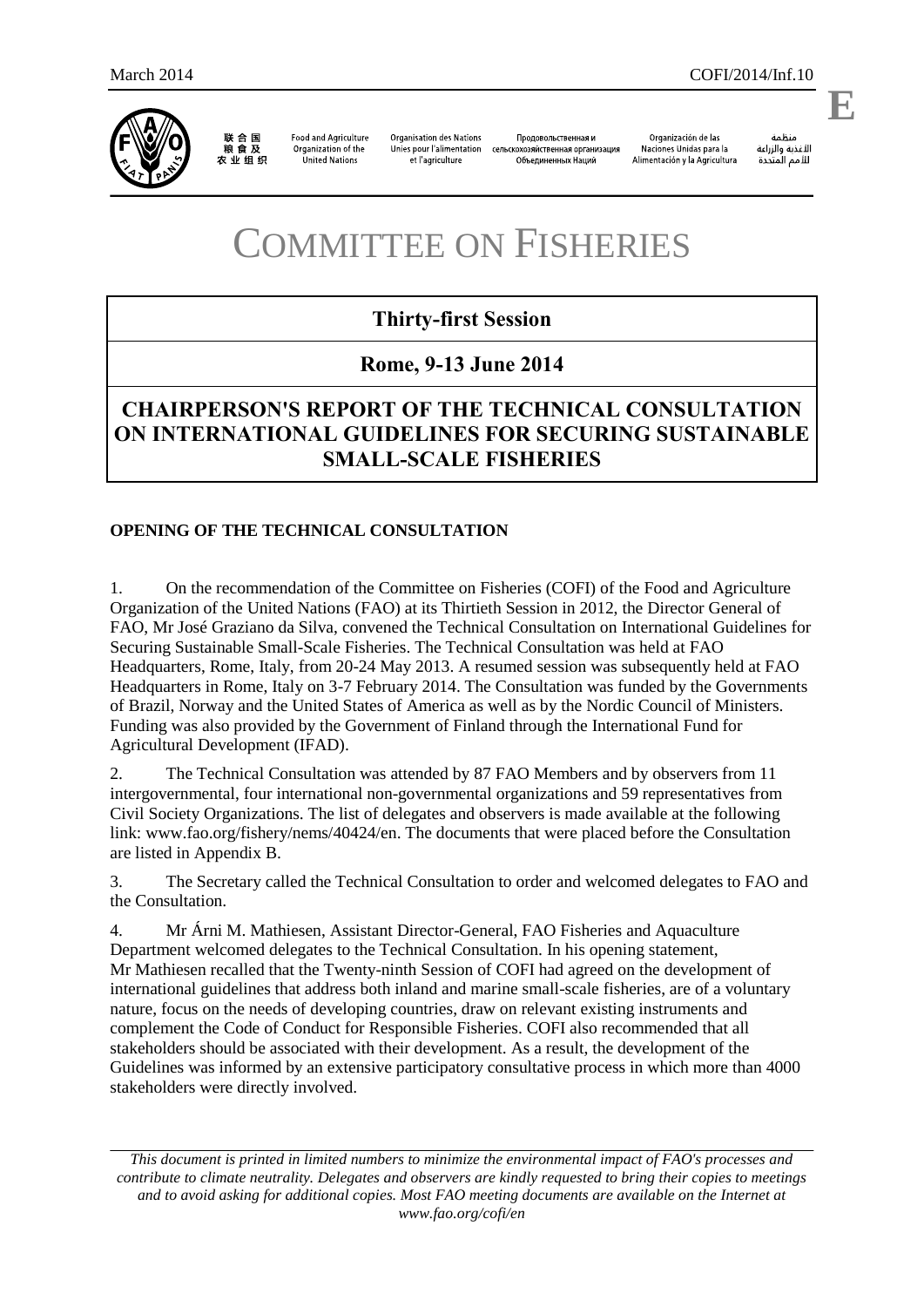5. Mr Mathiesen reminded delegates that the overarching goals of the Guidelines is to enhance the contribution of small-scale fisheries to food security and nutrition, to support the progressive realization of the right to food and to empower small-scale fishing communities to participate in decision-making, to enjoy their human rights, and to assume responsibilities for sustainable use of fishery resources.

6. At the start of the resumed session in February 2014, Mr Lahsen Ababouch, Director, Fisheries and Aquaculture Policy and Economics Division, delivered the opening statement. He congratulated the Technical Consultation for the considerable progress made during the session in May 2013 and urged the Technical Consultation to make all efforts to conclude the Guidelines. Mr Ababouch highlighted the importance of the process and encouraged consensus amongst member states in order to finalize the Guidelines. Mr Ababouch highlighted the large number of participating countries, which he noted showed the high level of international commitment to small-scale fisheries.

7. Mr Ababouch further reminded the Technical Consultation that in keeping with existing FAO practice, an administrative report would be prepared at the conclusion of the consultation. He added that it would be factual in content and attached to it would be the Guidelines. COFI would be informed of the outcome of the Technical Consultation. The texts of the opening statements are attached as Appendix C and D, respectively.

# **ELECTION OF THE CHAIRPERSON**

8. Dr Fabio Hazin, Associate Professor and Director of the Fisheries and Aquaculture, Department of the Federal Rural University of Pernambuco, Brazil, was elected Chairperson of the Consultation. He expressed his gratitude to the Technical Consultation for its confidence in electing him to the position.

### **ADOPTION OF THE AGENDA AND ARRANGEMENTS FOR THE TECHNICAL CONSULTATION**

9. The Technical Consultation adopted the agenda as given in Appendix A.

### **ELECTION OF VICE-CHAIRPERSONS AND DESIGNATION OF RAPPORTEUR**

10. Dr Uwe Scholz (Germany), Mr Anang Noegroho Setyo Moeljono (Indonesia) and Dr Park Wong-gyu (Republic of Korea) were elected First, Second and Third Vice-Chairpersons respectively. Dr Dean Swanson (USA) was elected Rapporteur.

### **REVIEW OF THE INTERNATIONAL GUIDELINES FOR SECURING SUSTAINABLE SMALL-SCALE FISHERIES**

11. The Chairperson stressed the importance of developing the Guidelines and pointed out that this endeavour had been long overdue. He reminded the delegates that COFI had recommended that FAO lead the development of the Guidelines both in its Twenty-ninth and Thirtieth Sessions.

12. The Chairperson reminded the delegates that the Technical Consultation would follow the forms and procedures of COFI.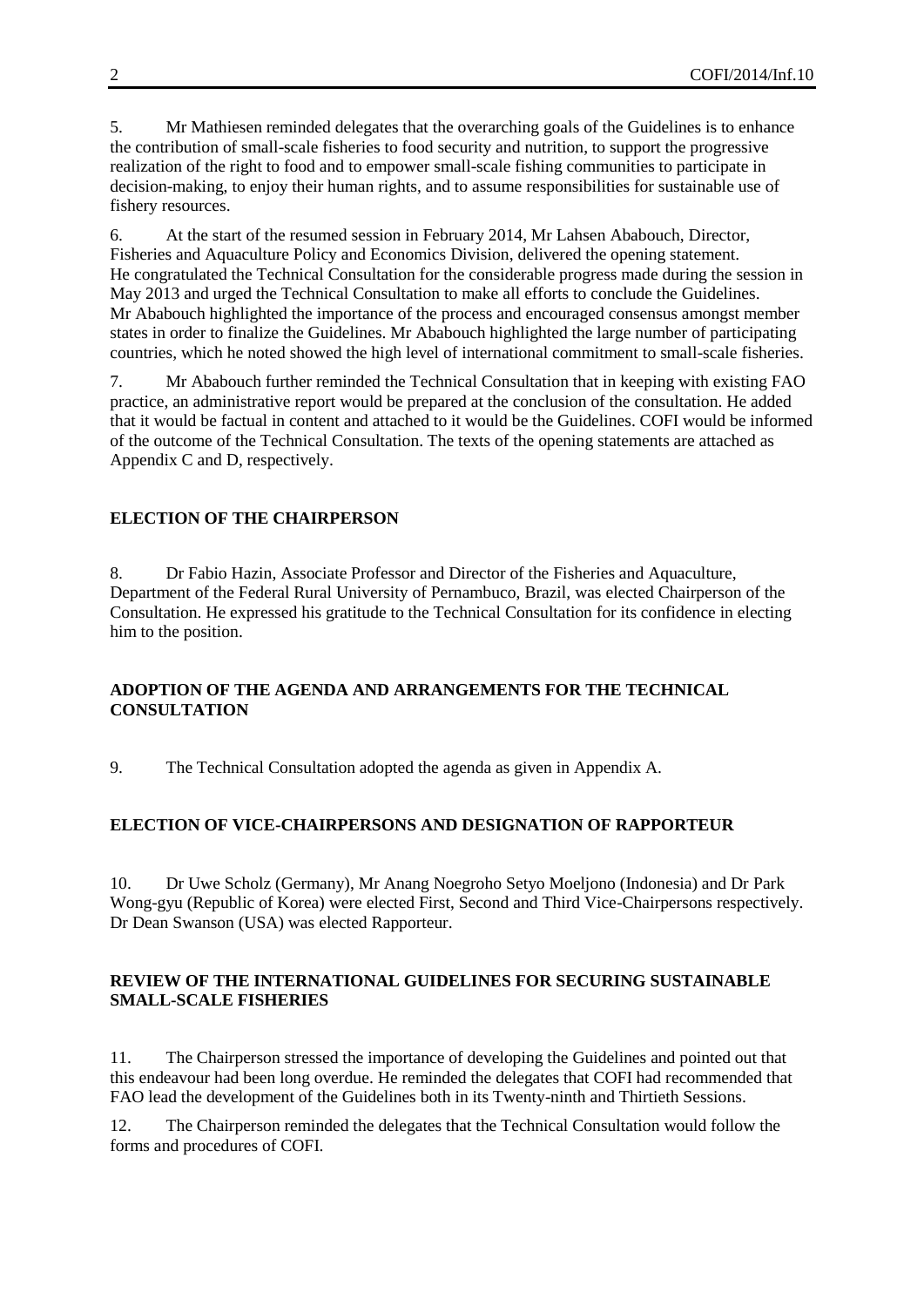13. Following these explanations and clarifications, the Chairperson invited delegates to make opening statements. There was a widespread consensus during opening statements on the importance of the small-scale fisheries sector for food security and poverty eradication and on the need to highlight their contribution to these issues. Additionally, member states agreed on the positive potential impact of the Guidelines on the sector's development and the need to improve the attention given to small-scale fisheries at the international level. Members highlighted the difficulty of agreeing on a global definition of small-scale fisheries but considered that the Guidelines should be applied within the context of each country.

14. Following the opening statements, the Chairperson introduced document TC-SSF/2013/2. This document was the basis for discussion and review during the Technical Consultation. This document was elaborated by the Secretariat and was based on a global consultation process that took place from 2010 to 2013. The reports of six regional consultative workshops and additional information on the consultation process were made publicly available at a dedicated webpage: [www.fao.org/fishery/ssf/guidelines/en.](file:///C:/Users/Fuentevilla/AppData/Local/Microsoft/Windows/Temporary%20Internet%20Files/Content.Outlook/JXTSOF3I/www.fao.org/fishery/ssf/guidelines/en)

15. The Chairperson, noting the practice adopted by other technical consultations, advised the Technical Consultation that if the review of the TC-SSF/2013/2 was not completed by the conclusion of the session, the outcome of the Technical Consultation would become a Chairperson's text and would be made publicly available through the above FAO website.

16. To provide structure and coherence to the debate and as a means of making progress, the Technical Consultation agreed to organize its discussion in a way that followed the chapters of the draft Guidelines (TC-SSF/2013/2).

17. Considering that the instrument is voluntary in nature, it was agreed that the title of the instrument should read "Voluntary Guidelines for Securing Sustainable Small-scale Fisheries in the Context of Food Security and Poverty Eradication".

18. By the end of the May 2013 session, the Technical Consultation had discussed the preface and the following chapters of the draft Guidelines: 1. Objectives, 2. Nature and scope, 3. Guiding principles, 4. Relationship with other international instruments, 5. Governance of tenure and resource management, 6. Social development, employment and decent work and 7. Value chains, post-harvest and trade until paragraph 7.9.

19. The resumed session agreed to continue discussion on the basis of the text and chapters of the Chairperson's text (TC-SSF/2014/2).

20. The resumed session continued discussion under agenda item 5: Review of the draft international guidelines for securing sustainable small-scale fisheries. The resumed session agreed to begin discussion with Chapter 7, Value chains, post-harvest and trade, paragraph 7.9. The resumed session then discussed the following chapters: 8. Gender equality, 9. Disaster risks and climate change, 10. Policy coherence, institutional coordination and collaboration, 11. Information, research and communication, 12. Capacity development and 13. Implementation Support, Monitoring and Evaluation.

21. The Technical Consultation agreed to change the title of Chapter 5 to Governance of Tenure in Small-Scale Fisheries and Resource Management and Chapter 13 to Implementation Support and Monitoring.

22. The Technical Consultation achieved consensus on all paragraphs of the Guidelines except paragraph 6.18. The Chairperson informed the Technical Consultation that paragraph 6.18 (presented with an alternate suggestion), would be kept in brackets for COFI to consider.

23. The Secretariat was requested by the Technical Consultation to review the text after finalization to ensure internal and legal consistency, to reorganize the paragraphs under appropriate titles and subtitles and to edit the numbering format as required.

24. The United States of America emphasized its concern regarding some of the human rights language in the Guidelines, including its view that references to human rights standards in the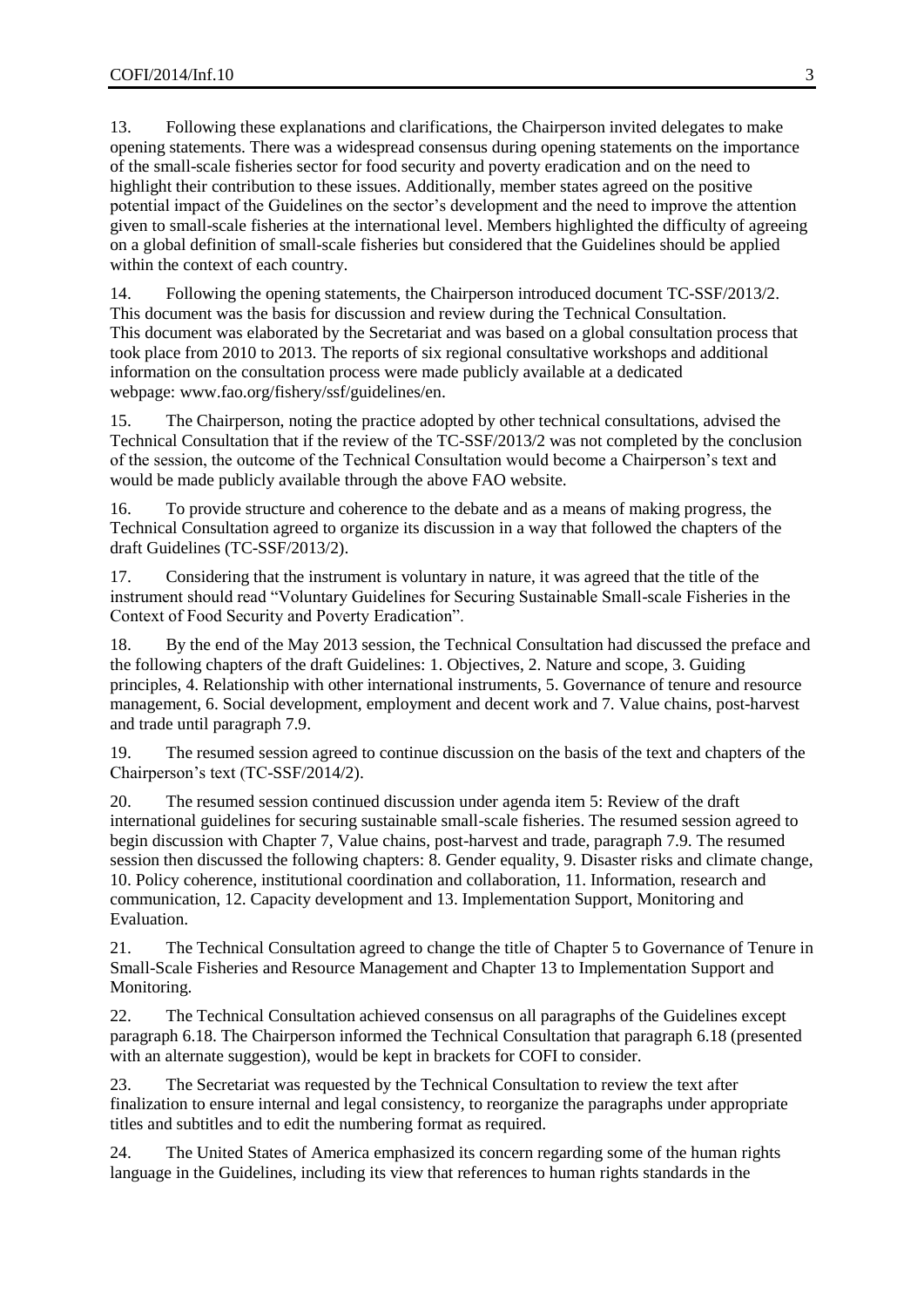Guidelines should not be interpreted to imply any change to current treaty or customary international law. For example they do not imply that States must become parties to instruments to which they are not a party, implement obligations under human rights instruments to which they are not a party, or recognize any rights or principles that they have not previously recognized. The United States of America underscored that human rights are enjoyed by individuals, not by communities or other groups, and indigenous peoples possess additional, collective rights. The United States of America understands statements that the Guidelines are based on human rights to mean that States should undertake fisheries-related policies in a manner consistent with their obligations under international human rights law. Likewise, a "human rights based approach" is understood to mean an approach anchored in a system of rights and corresponding obligations established by international human rights law.

25. The United States of America interprets these Guidelines in light of its earlier positions on economic, social, and cultural rights, including those related to food. The United States of America further interprets this document's references to the right to food in light of Article 2(1) of the International Covenant on Economic, Social, and Cultural Rights with respect to States Parties to that instrument, as well as the statements provided by the United States of America in relation to the 2004 Voluntary Guidelines to support the progressive realization of the right to adequate food in the context of national food security.

26. Chile manifested its view that these Guidelines are relevant for the development of small-scale fisheries and that it has participated actively in their development given that it believes they are a contribution to the sector. A central aspect to the analysis of these Guidelines in Chile is the respect of national norms that regulate national artisanal fisheries. While these Guidelines recognize that smallscale fisheries have a great number and diversity of participants, Chile considers that both for international consultation and for Chile, these Guidelines are applicable to artisanal fisheries of subsistence and of vulnerable groups.

27. Bangladesh noted its concerns that the human rights of fish workers who are in detention because of entry into foreign waters due to lack of awareness have not been addressed.

28. Indonesia expressed its reservation to the agreed language on paragraph 5.20, as Indonesia considers that policies and financial measures to support small-scale fisheries in order for them to be able to maintain and improve their livelihood should not be avoided.

29. The countries of Central America and the Dominican Republic noted that for the context of these Guidelines in their region, OSPESCA is the counterpart institution.

### **FOLLOW UP**

30. The Technical Consultation did not discuss agenda item 5: Follow-up: Towards the implementation of international guidelines for securing sustainable small-scale fisheries in the understanding that the consideration of these issues, including monitoring of the implementation of the Guidelines, should be done by COFI.

### **OTHER MATTERS**

31. The Kingdom of Morocco accords great importance to small-scale fisheries and the socioprofessional promotion of the workers of the sector. In this regard, actions to improve the living and working conditions of all segments of the sector have been implemented as part of an overall strategy, called Halieutis, particularly with regard to literacy programs, social security benefits, support to the organization of fishers cooperatives, especially for women, provision of appropriate facilities and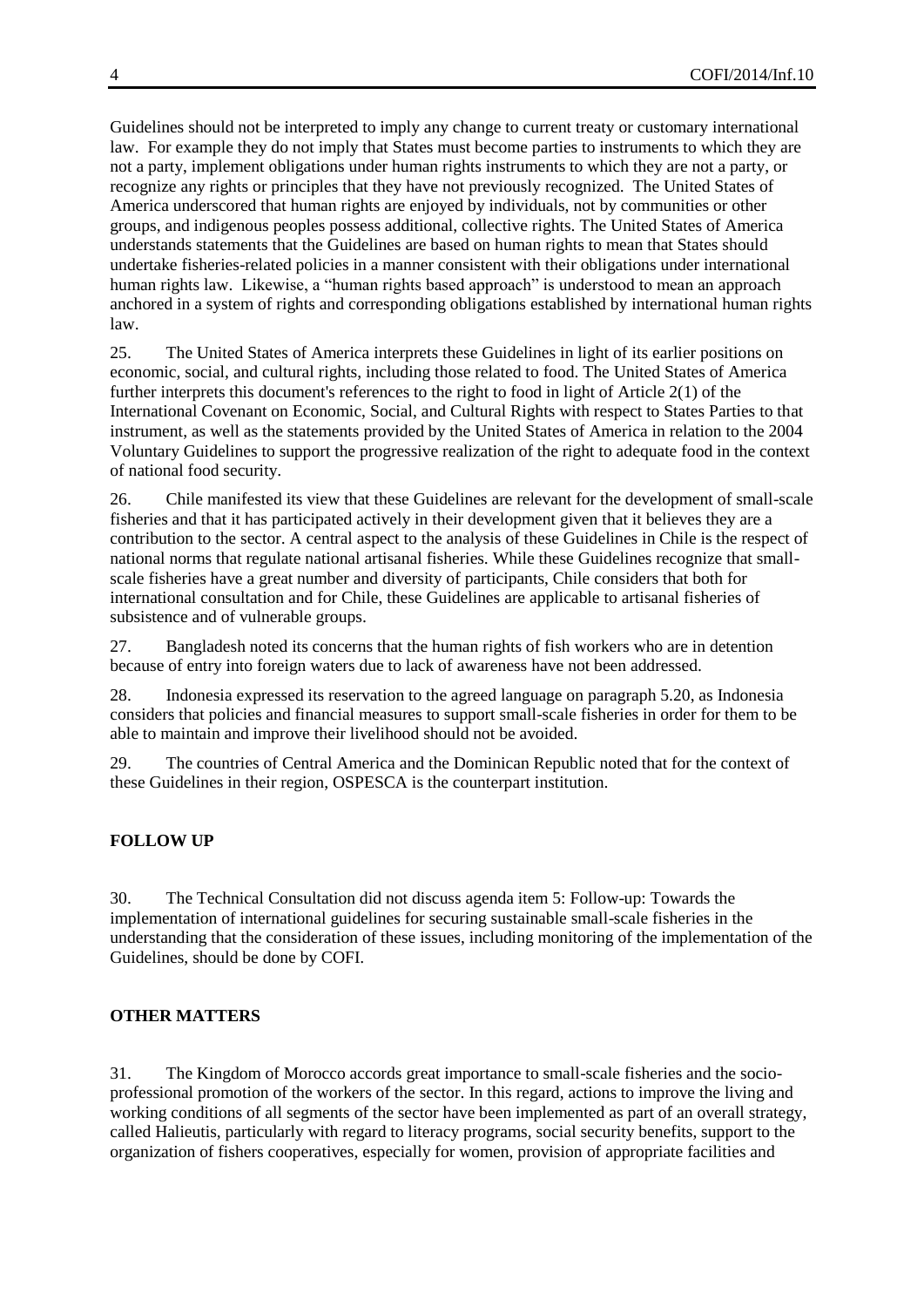infrastructure (such as fishing villages and equipped landing points), improvement of security and fishery products value-added, taking into account fisheries resource sustainability.

### **ADOPTION OF THE REPORT**

32. The report of the Technical Consultation was discussed on 7 February 2014 but not formally adopted as the Technical Consultation could not reach consensus on paragraph 6.18. It was therefore decided that the Chairperson would present his report to the 31<sup>st</sup> session of COFI.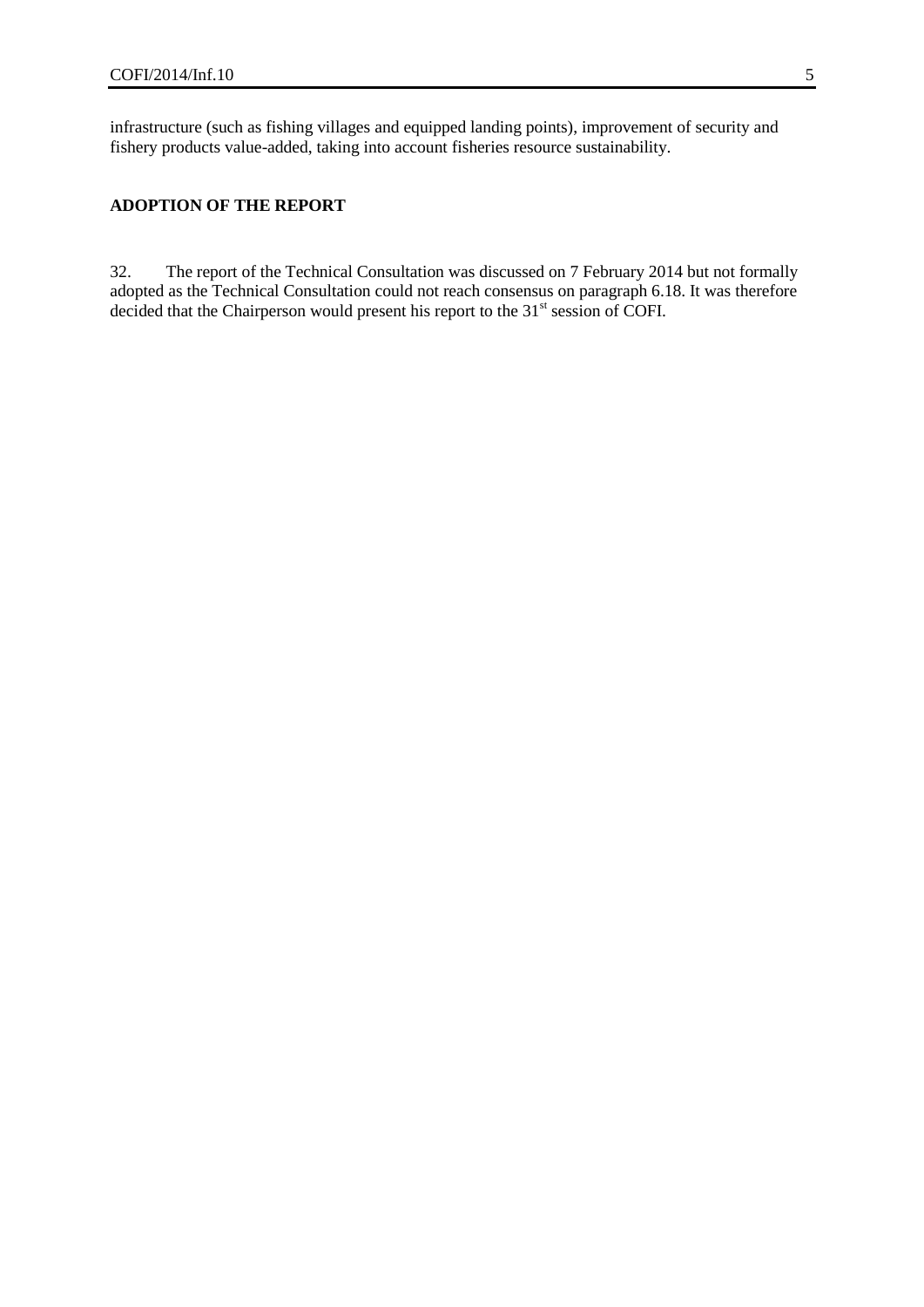# **APPENDIX A**

### **Agenda**

- 1. Opening of the Consultation
- 2. Election of the Chairperson
- 3. Adoption of the Agenda and Arrangements for the Technical Consultation
- 4. Election of Vice-Chairperson and designation of Rapporteur
- 5. Review of the draft voluntary Guidelines for securing sustainable small-scale fisheries
- 6. Follow up
- 7. Other matters
- 8. Adoption of the report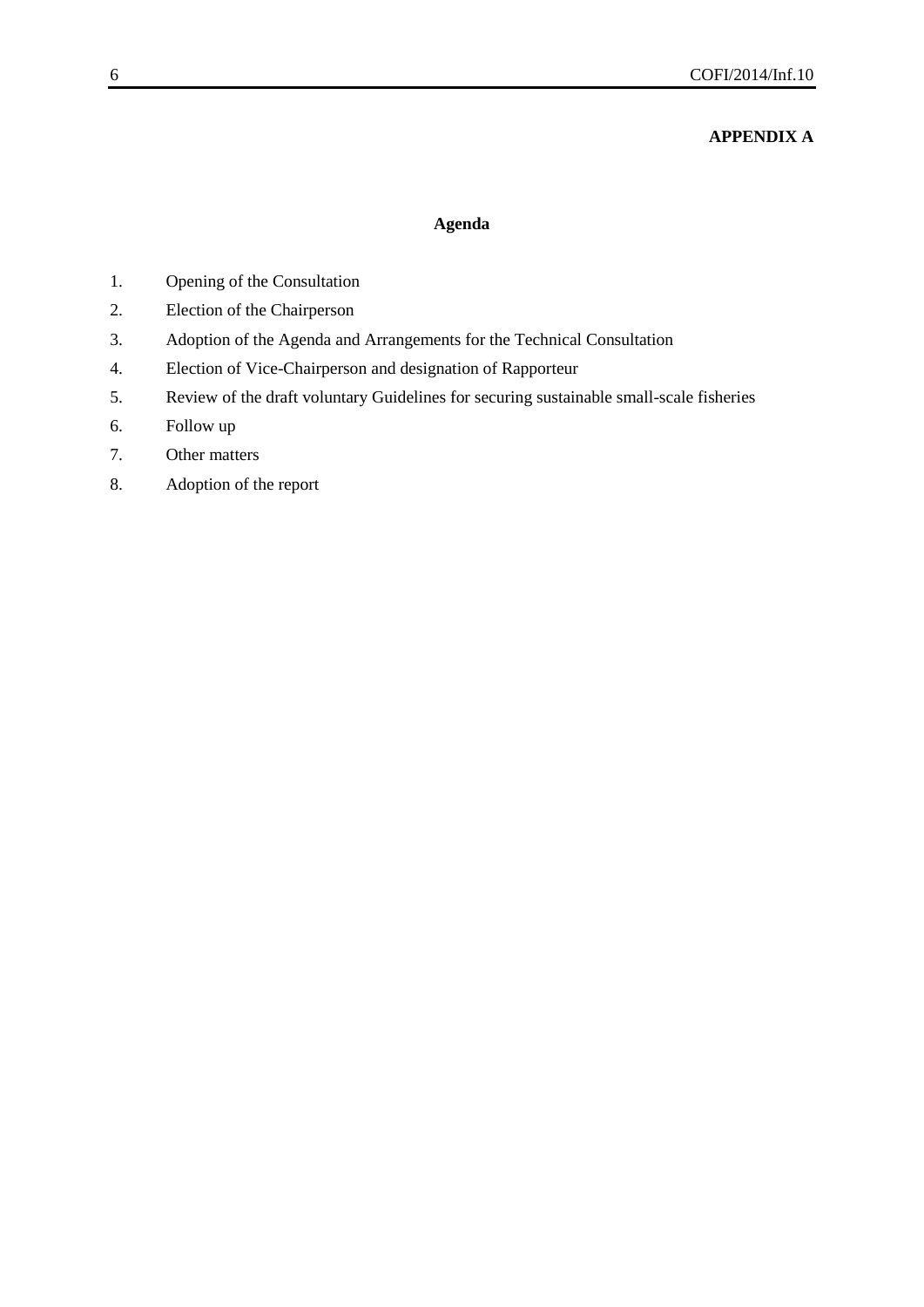### **APPENDIX B**

### **List of Documents**

# May 20-24, 2013

| TC-SSF/2013/1      | Provisional Agenda                                                           |
|--------------------|------------------------------------------------------------------------------|
| TC-SSF/2013/2      | Draft Voluntary Guidelines for Securing Sustainable Small-Scale Fisheries in |
|                    | the Context of Food Security and Poverty Eradication                         |
| TC-SSF/2013/Inf.1  | Provisional list of documents                                                |
| TC-SSF/2013/Inf.2  | Provisional list of participants                                             |
| TC-SSF/2013/Inf.3  | Glossary                                                                     |
| TC-SSF/2013/Inf.4  | Statement by the Assistant Director-General for Fisheries and Aquaculture    |
| TC-SSF/2013/Inf.5  | Statement of Competence and Voting Rights Submitted by the European          |
|                    | Union (EU) and its Member States                                             |
|                    |                                                                              |
| February 3-7, 2014 |                                                                              |
|                    |                                                                              |
| TC-SSF/2013/1      | Provisional Agenda                                                           |
| TC-SSF/2014/2      | Chairperson's Text of the Voluntary Guidelines for Securing Sustainable      |
|                    | Small-Scale Fisheries in the Context of Food Security and Poverty            |
|                    | Eradication                                                                  |
| TC-SSF/2014/Inf.1  | Provisional list of documents                                                |
| TC-SSF/2014/Inf.2  | Provisional list of participants                                             |
| TC-SSF/2014/Inf.3  | Glossary                                                                     |
| TC-SSF/2014/Inf.4  | Statement by the Assistant Director-General for Fisheries and Aquaculture    |
| TC-SSF/2014/Inf.5  | Statement of Competence and Voting Rights Submitted by the European          |
|                    | Union (EU) and its Member States                                             |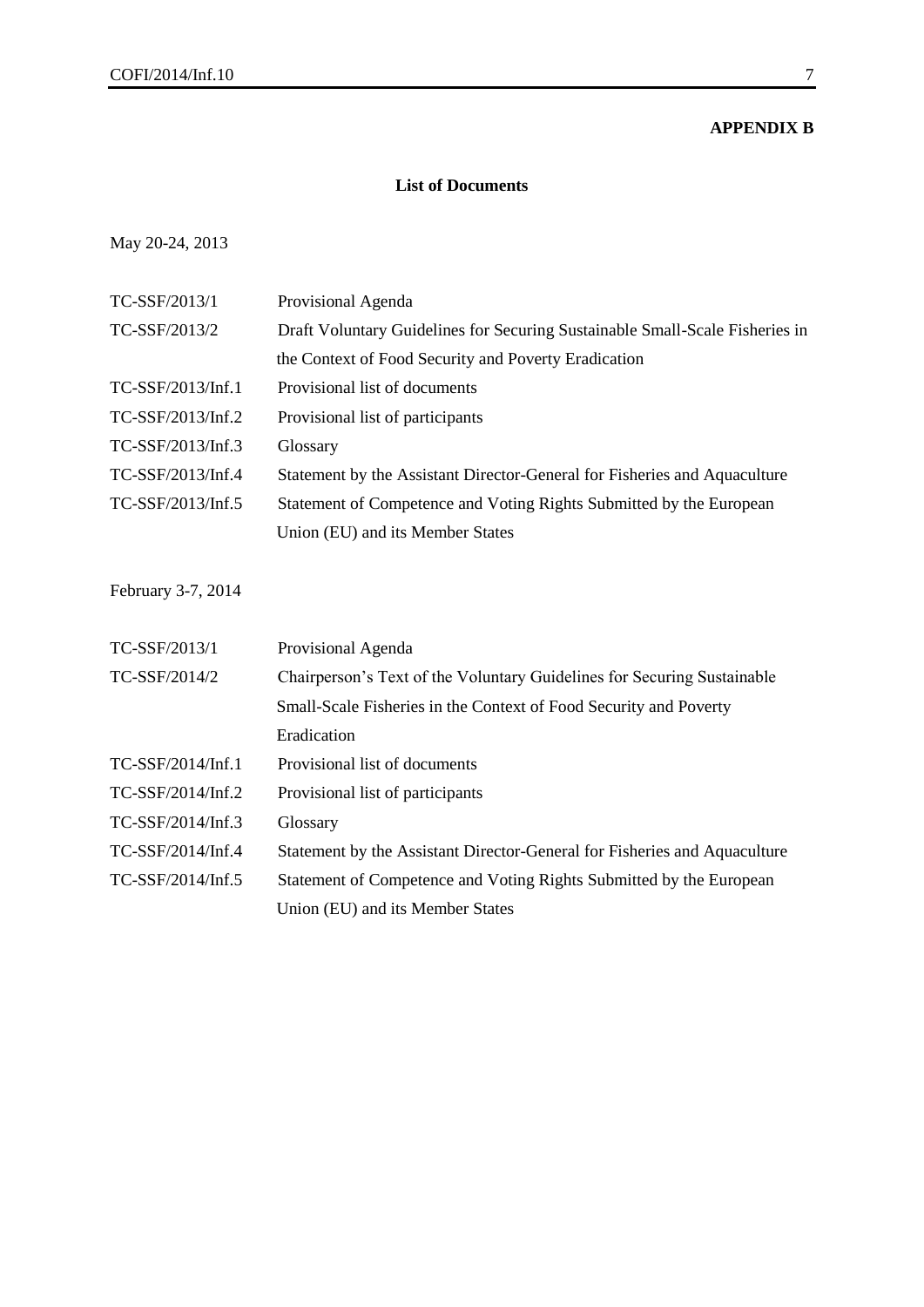### **APPENDIX C**

### **Technical Consultation on International Guidelines for Securing Sustainable Small- Scale Fisheries**

**May 20-24, 2013**

**Opening Address**

**By**

# **Mr Árni M. Mathiesen**

### **Assistant Director-General**

### **Fisheries and Aquaculture Department**

Ladies and Gentlemen,

It gives me great pleasure to welcome you to FAO.

I am very grateful that you have accepted our invitation to participate in this Technical Consultation on International Guidelines for Securing Sustainable Small-Scale Fisheries and we look forward to a week of frank discussion, lively debate and a successful resolution.

The Code of Conduct for Responsible Fisheries explicitly states that one of its objectives is to promote the contribution of fisheries to food security and food quality, giving priority to the nutritional needs of local communities. The Code also calls for states to protect the rights of fishers and fishworkers, particularly those engaged in subsistence, small-scale and artisanal fisheries to a secure and just livelihood. These are the provisions of the Code that the small-scale fisheries Guidelines seek to address more specifically.

In the years since the Code was endorsed, we have increasingly recognized the contribution of smallscale fisheries to food security and poverty reduction and have thus doubled our efforts to increase the sector's profile and to promote principles of good governance. The 2008 Global Conference on Small-Scale Fisheries, that took place in Thailand, discussed three main priority areas of small-scale fisheries:

- Securing sustainable resource use and access rights.
- Securing post-harvest benefits.
- Securing social, economic and human rights.

These are the issues that framed the call for the development of an international instrument on smallscale fisheries.

Informed by the outcomes of the 2008 Bangkok Conference and of three regional workshops held in 2010, the 29th session of the Committee on Fisheries agreed on the development of international guidelines that address both inland and marine small-scale fisheries, are of a voluntary nature, focus on the needs of developing countries, draw on relevant existing instruments and complement the Code of Conduct for Responsible Fisheries. COFI also recommended that all stakeholders should be associated with its development.

In response to the COFI mandate and in the spirit of cooperation, FAO has coordinated a wide-ranging three year consultation process that informed the current Draft Guidelines. We are grateful and pleased that more than 4 000 stakeholders have been engaged directly in a variety and number of fora at national and regional levels, encompassing from fishers to ministers, in a truly participatory manner.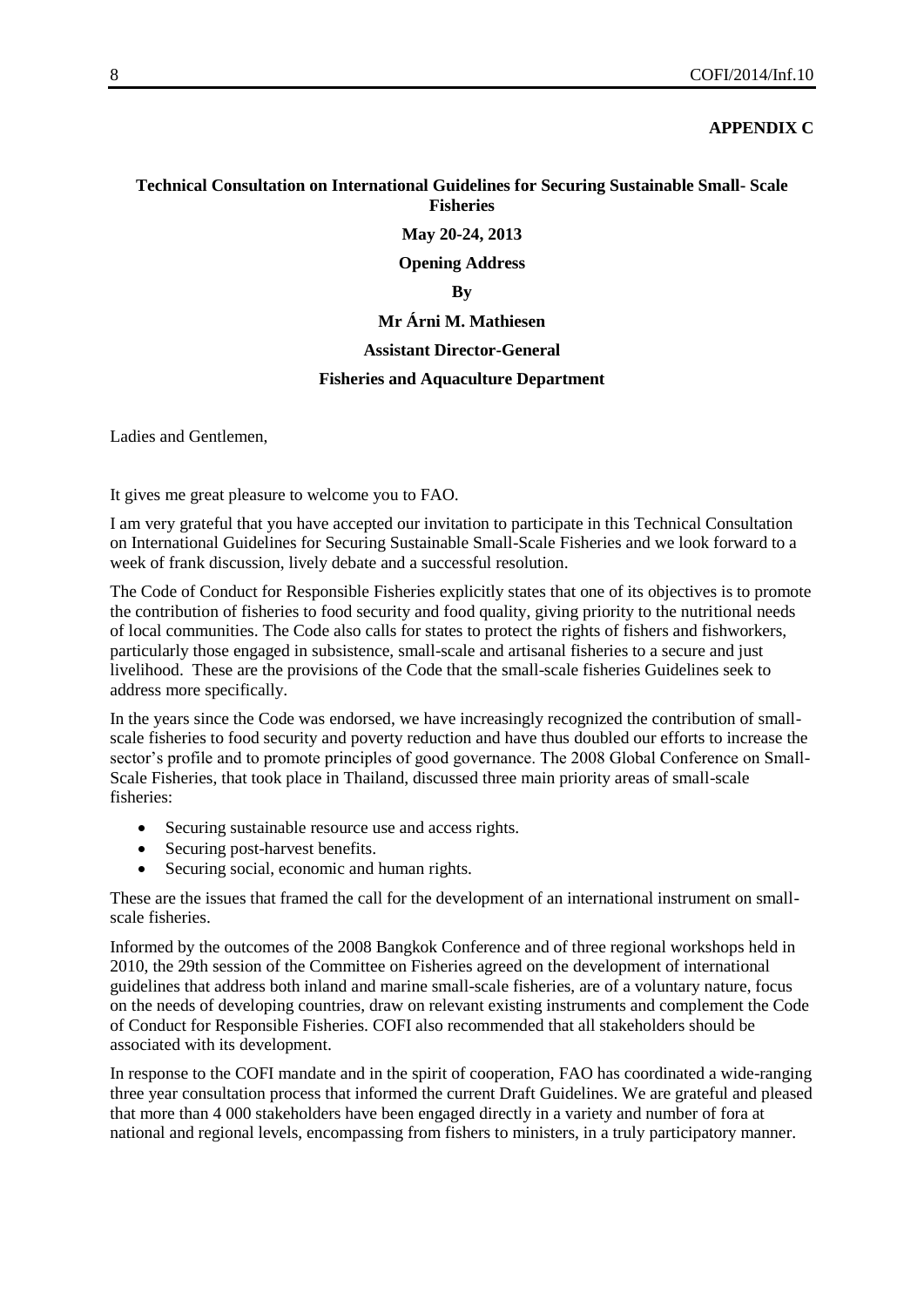By working closely with stakeholders from the outset, the development and initial implementation processes have taken place in parallel. For example, the outcomes of national and regional consultations are already informing relevant policies on small-scale fisheries.

We must emphasize the strong commitment from governments, regional and international organizations and CSOs for their support and participation in the consultation process. We thank the Governments of Costa Rica, Jamaica, Mozambique and the Sultanate of Oman, for hosting regional consultative workshops, while also expressing our gratitude to all governments for their active support and guiding comments during this process.

I am particularly pleased to see so many of our development partners represented here today.

Ladies and Gentlemen,

The Guidelines you discuss this week are the first dedicated international instrument to directly address small-scale fisheries. They seek to support responsible governance of fisheries and sustainable social and economic development for the benefit of current and future generations, with an emphasis on vulnerable and marginalized people - such as women, children and the elderly, indigenous peoples and food insecure groups.

The overarching goal of the Guidelines is to enhance the contribution of small-scale fisheries to food security and nutrition and to support the progressive realization of the right to food. Promoting a human rights-based approach, they aim to achieve poverty eradication, equitable development and sustainable resource utilization. The Guidelines seek to achieve this by empowering small-scale fishing communities, including both men and women, to participate in decision-making, enjoy their human rights, and assume responsibilities for sustainable use of fishery resources.

The Guidelines seek to give effect to the commitments made at  $R$ io  $+20$  where World Leaders committed, among others, to ensure and protect access to fisheries and markets by small-scale fishers and stressed the crucial role of healthy marine ecosystems, sustainable fisheries and sustainable aquaculture for food security and nutrition and in providing for the livelihoods of millions of people.

The Guidelines complement and support, in addition to the Code of Conduct for Responsible Fisheries, other international instruments, in particular the Voluntary Guidelines on Responsible Governance of Tenure of Land, Fisheries and Forests in the Contexts of National Food Security (Tenure Guidelines) and the Voluntary Guidelines on the Progressive Realization of the Right to Adequate Food in the Context of National Food Security *(Right to Food Guidelines).*

I hope you will have a robust and fruitful discussion over the next five days. I wish you a successful Consultation.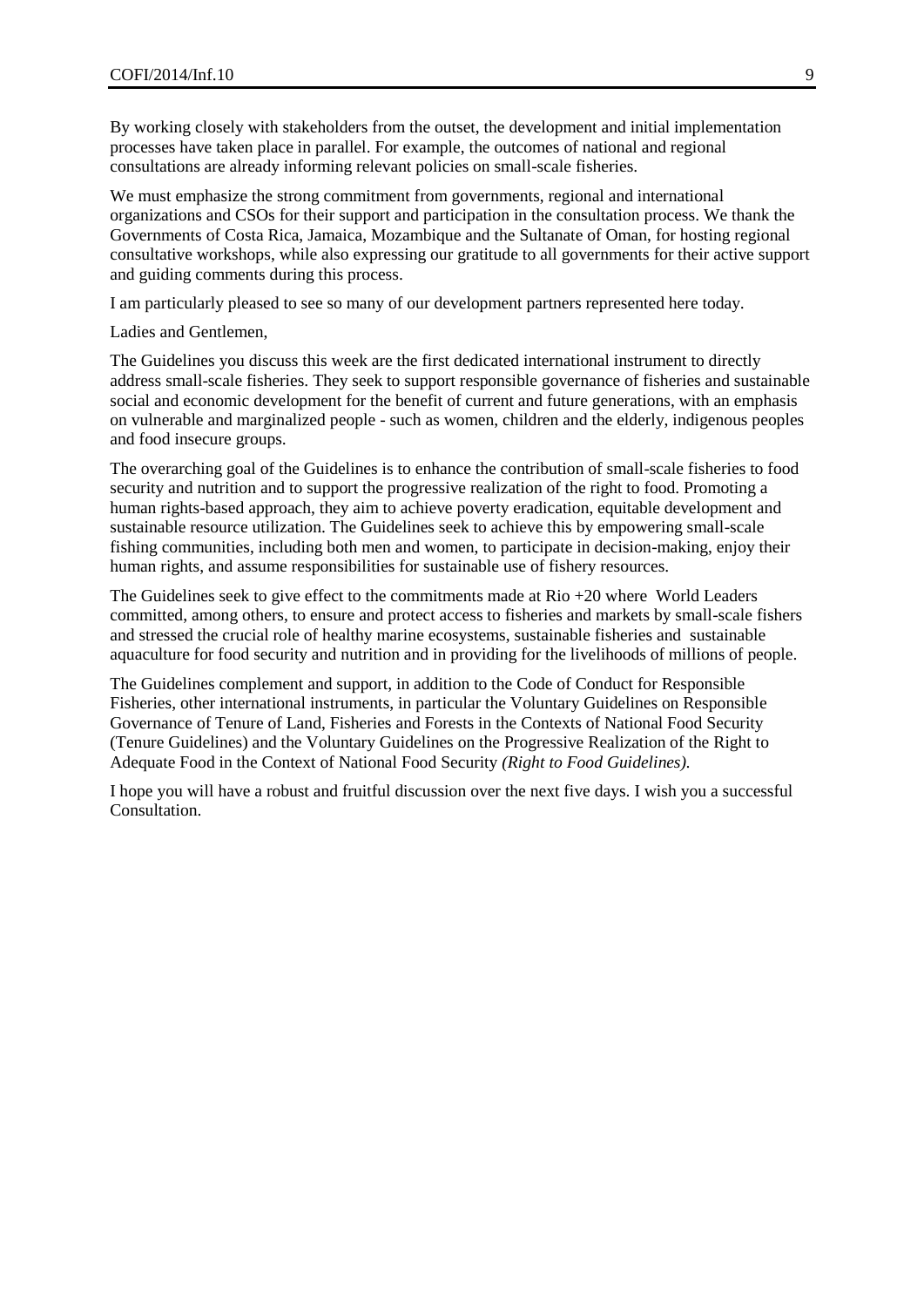### **APPENDIX D**

# **Resumed Session of the Technical Consultation on International Guidelines for Securing Sustainable Small-Scale Fisheries**

#### **February 3-7 2014**

### **DRAFT**

#### **Opening Address**

**by**

# **Dr Lahsen Ababouch Director, Policy and Economics Division Fisheries and Aquaculture Department**

Good morning Excellences, Ladies and Gentlemen,

On behalf of Mr Árni Mathiesen, Assistant Director-General of the Fisheries and Aquaculture Department, I welcome you all to Rome and to FAO to participate in this resumed session of the Technical Consultation to discuss the final text of the Voluntary Guidelines for Securing Sustainable Small-Scale Fisheries in the Context of Food Security and Poverty Alleviation. I would like to express my gratitude that you have once again accepted FAO's invitation despite your responsibilities and busy schedule.

At the outset, I would like to commend all Member States who participated in the first session of the Technical Consultation, held 20-24 May 2013 and congratulate them for a very fruitful discussion and advancement of an important part of the text. We should be proud of the progress achieved so far, thanks also to the excellent stewardship of the Chairman Dr Fabio Hazin.

The strong participation and lively debate seen during the first session demonstrates the enhanced commitment and importance given to the small-scale fisheries sector by COFI Member States. While there is still progress to be made in order to fully recognize the contributions small-scale fisheries can make to improve food security and nutrition and eradicate poverty, the active participation and engagement by all stakeholders during the development process of these Guidelines clearly show that we are in the right direction towards achieving this objective.

I am also pleased to see so many of our development partners represented here today and heartened by the significant representation from Civil Society Organizations, who have been a driving force in the development process of this instrument and will be a key partner in its implementation.

The first session of this Technical Consultation was carried out in an environment of consensus seeking debate, which demonstrated the willingness of delegations to reach out and seek common ground on this urgent topic. More than half of the paragraphs in the Draft Guidelines were reviewed during the first session. This work highlighted that Member States had diverging views on several issues. Our challenge during this technical consultation is to reach out for other views with the aim to attain agreement and consensus on a final text of the Guidelines, especially given that the 31st Session of the Committee on Fisheries which we hope will endorse them will take place in June, which is just around the corner.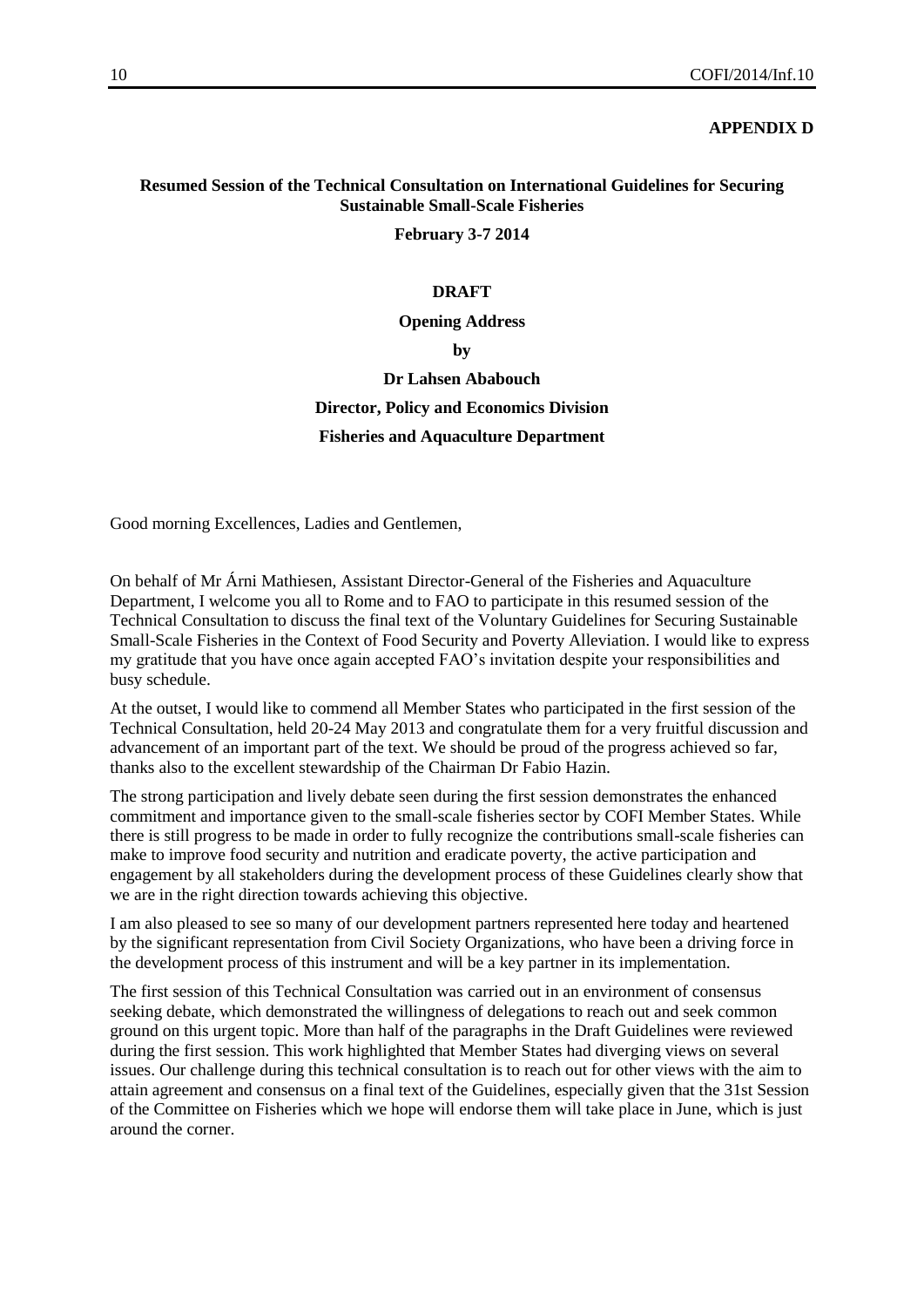Ladies and Gentlemen,

For this reason I call upon each and every delegation, to make all efforts to complete and approve the Guidelines during the session we begin today. I call upon Members to show flexibility, to encourage cooperation and to have the urgent challenges faced by the small-scale sector in mind as you debate the remaining provisions of the Guidelines.

I would like to reiterate that the Guidelines will be the first dedicated international instrument to address small-scale fisheries. Their goal is to support responsible governance of fisheries while securing the rights of small-scale fishers to sustainably utilize their fisheries resources and promote the social and economic development of their communities.

Dear colleagues, as you work through the Guidelines, I would also encourage you to think about the steps following their completion. I would encourage you to send a clear signal to both the Secretariat and to COFI regarding the high importance of their implementation.

Dear delegates, I will be available during the Technical Consultation should any issues arise, and will closely follow your discussions. I would also like to inform you that in keeping with existing FAO practice, an administrative report will be prepared at the conclusion of the consultation. The report will be factual in content and will include the negotiated and hopefully adopted Guidelines as an attachment. The Secretariat will present this report alongside the Guidelines to COFI for endorsement and will seek clear guidance from Member States on the path forward.

The consultative process has been thorough, transparent and lengthy. The time for consultation is coming to an end. Small-scale fisheries need these guidelines finalized so that we can mobilize ourselves for their implementation.

Thank you for your attention.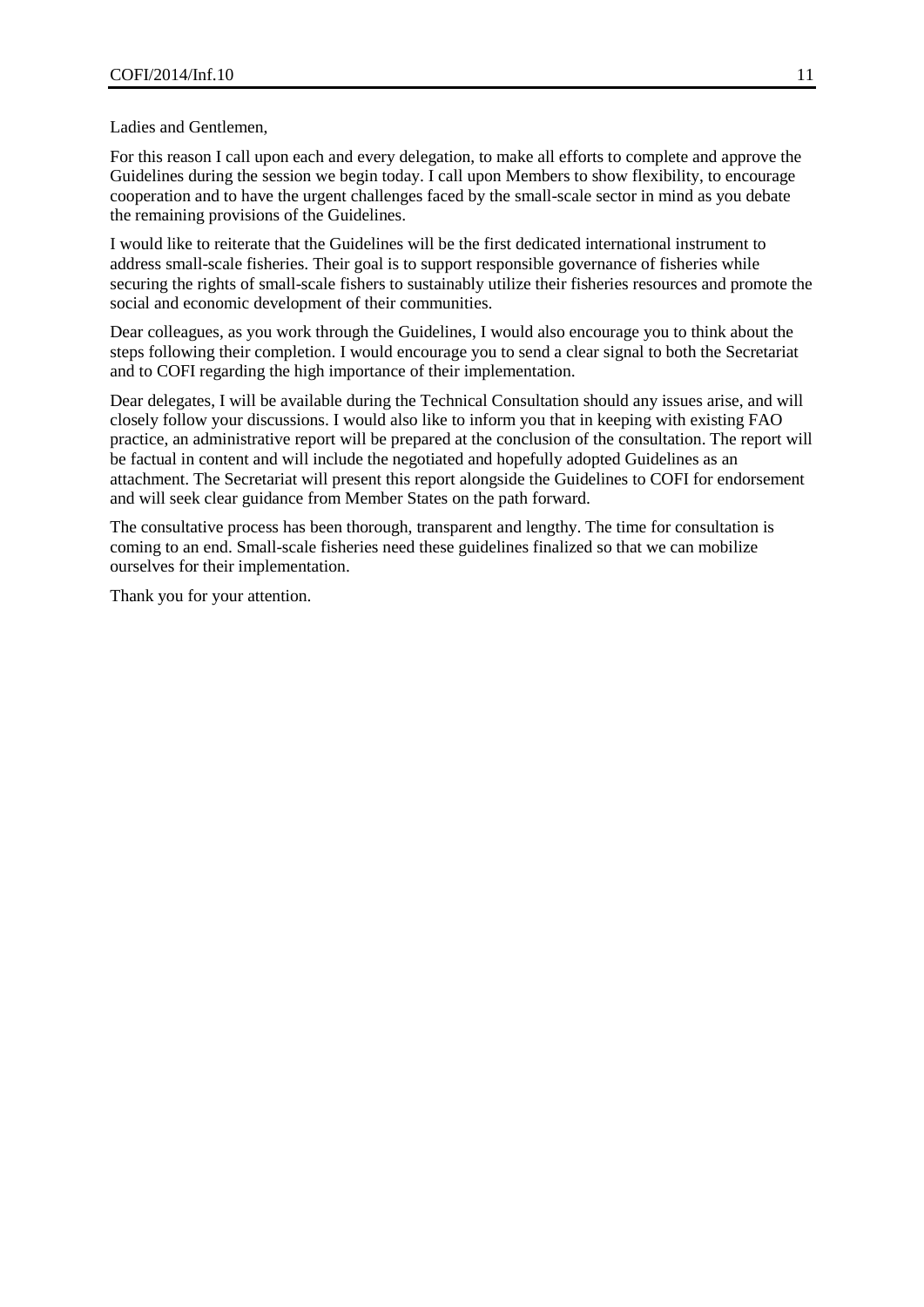# **APPENDIX E**

# **Voluntary Guidelines for Securing Sustainable Small-scale Fisheries in the Context of Food Security and Poverty Eradication**

### TABLE OF CONTENTS

| RELATIONSHIP WITH OTHER INTERNATIONAL INSTRUMENTS  18        |  |
|--------------------------------------------------------------|--|
| PART 2: RESPONSIBLE FISHERIES AND SUSTAINABLE DEVELOPMENT 18 |  |
| GOVERNANCE OF TENURE IN SMALL-SCALE FISHERIES AND RESOURCE   |  |
|                                                              |  |
|                                                              |  |
|                                                              |  |
| SOCIAL DEVELOPMENT, EMPLOYMENT AND DECENT WORK 21            |  |
|                                                              |  |
|                                                              |  |
|                                                              |  |
| PART 3: ENSURING AN ENABLING ENVIRONMENT AND SUPPORTING      |  |
|                                                              |  |
| POLICY COHERENCE, INSTITUTIONAL COORDINATION AND             |  |
|                                                              |  |
|                                                              |  |
|                                                              |  |
|                                                              |  |
|                                                              |  |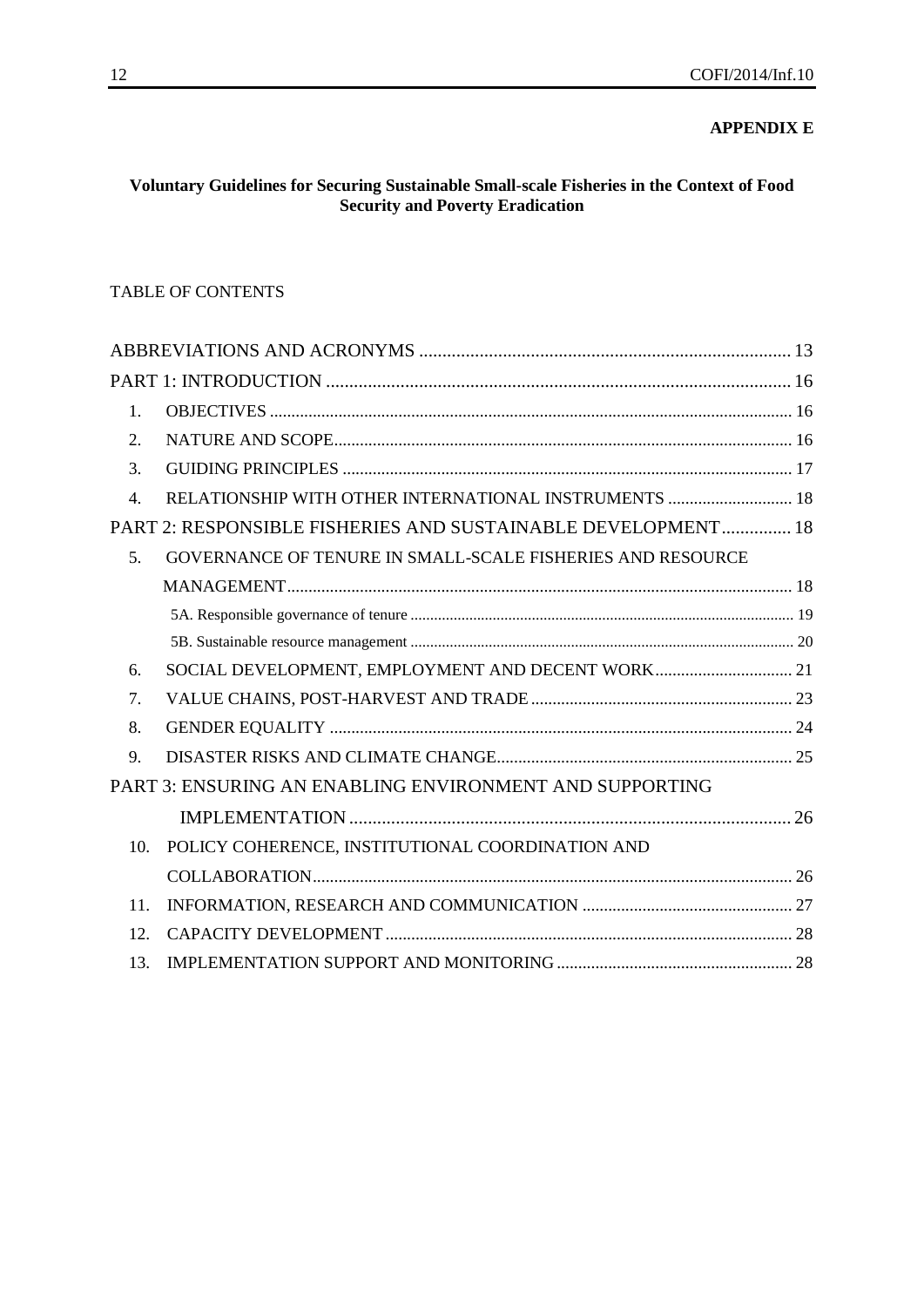# **ABBREVIATIONS AND ACRONYMS**

<span id="page-12-0"></span>

| <b>CCA</b>           | climate change adaptation                                                  |
|----------------------|----------------------------------------------------------------------------|
| <b>CEDAW</b>         | Convention on the Elimination of All Forms of Discrimination against Women |
| <b>CSO</b>           | civil society organization                                                 |
| <b>DRM</b>           | disaster risk management                                                   |
| EAF                  | ecosystem approach to fisheries                                            |
| <b>HIV/AIDS</b>      | human immunodeficiency virus / acquired immunodeficiency syndrome          |
| <b>ICESCR</b>        | International Covenant on Economic, Social and Cultural Rights             |
| <b>IGO</b>           | intergovernmental organization                                             |
| <b>ILO</b>           | <b>International Labour Organization</b>                                   |
| <b>IMO</b>           | <b>International Maritime Organization</b>                                 |
| <b>IUU</b> (fishing) | illegal, unreported and unregulated (fishing)                              |
| <b>MCS</b>           | monitoring, control and surveillance                                       |
| <b>NGO</b>           | non-governmental organization                                              |
| $Rio+20$             | United Nations Conference on Sustainable Development (Rio+20)              |
| The Code             | Code of Conduct for Responsible Fisheries (FAO)                            |
| UN                   | <b>United Nations</b>                                                      |
| <b>UN DRIP</b>       | United Nations Declaration on the Rights of Indigenous Peoples             |
| <b>UNFCCC</b>        | United Nations Framework Convention on Climate Change                      |
| <b>WTO</b>           | World Trade Organization                                                   |
|                      |                                                                            |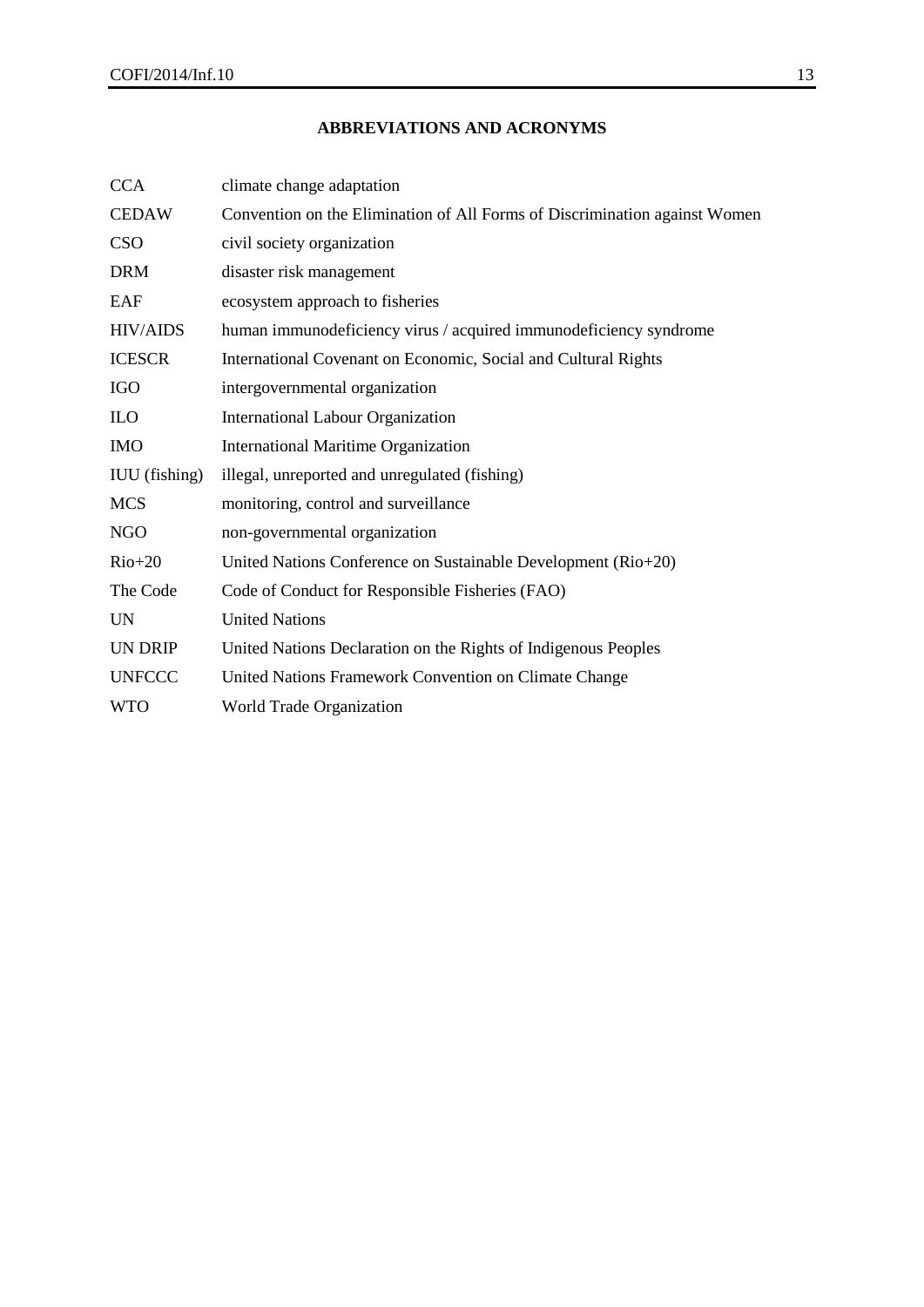### **PREFACE**

These *Voluntary Guidelines for Securing Sustainable Small-scale Fisheries in the Context of Food Security and Poverty Eradication* have been developed as a complement to the 1995 FAO Code of Conduct for Responsible Fisheries (the Code). They were developed to provide complementary guidance with respect to small-scale fisheries in support of the overall principles and provisions of the Code. Accordingly, the Guidelines are intended to support the visibility, recognition and enhancement of the already important role of small-scale fisheries and to contribute to global and national efforts towards the eradication of hunger and poverty. The Guidelines support responsible fisheries and sustainable social and economic development for the benefit of current and future generations, with an emphasis on small-scale fishers and fish workers and related activities and including vulnerable and marginalized people promoting a human rights-based approach.

It is emphasized that these Guidelines are voluntary, global in scope and with a focus on the needs of developing countries.

Small-scale and artisanal fisheries, encompassing all activities along the value chain – pre-harvest, harvest and post-harvest – undertaken by men and women, play an important role in food security and nutrition, poverty eradication, equitable development and sustainable resource<sup>1</sup> utilization. Small-scale fisheries provide nutritious food for local, national and international markets and generate income to support local and national economies.

Small-scale fisheries contribute about half of global fish catches. When considering catches destined for direct human consumption, the share contributed by the subsector increases to two-thirds. Inland fisheries are particularly important in this respect and small-scale fisheries food production dominates the subsector. Small-scale fisheries employ more than 90 percent of the world's capture fishers and fish workers, about half of whom are women. In addition to employment as full- or part-time fishers and fish workers, seasonal or occasional fishing and related activities provide vital supplements to the livelihoods of millions. These activities may be a recurrent sideline activity or become especially important in times of difficulty. Many small-scale fishers and fish workers are self-employed and engaged in directly providing food for their household and communities as well as working in commercial fishing, processing and marketing. Fishing and related activities often underpin the local economies in coastal, lakeshore and riparian communities and constitute an engine, generating multiplier effects in other sectors.

Small-scale fisheries represent a diverse and dynamic subsector, often characterized by seasonal migration. The precise characteristics of the subsector vary depending on the location; indeed, smallscale fisheries tend to be strongly anchored in local communities, reflecting often historic links to adjacent fishery resources, traditions and values, and supporting social cohesion. For many small-scale fishers and fish workers, fisheries represent a way of life and the subsector embodies a diversity and cultural richness that is of global significance. Many small-scale fishers, fish workers and their communities – including vulnerable and marginalized groups – are directly dependent on access to fishery resources and land. Tenure rights to land in the coastal/waterfront area are critical for ensuring and facilitating access to the fishery, for accessory activities (including processing and marketing), and for housing and other livelihood support. The health of aquatic ecosystems and associated biodiversity are a fundamental basis for their livelihoods and for the subsector's capacity to contribute to overall well-being.

Despite their importance, many small-scale fishing communities continue to be marginalized, and their contribution to food security and nutrition, poverty eradication, equitable development and sustainable resource utilization – which benefits both them and others – is not fully realized.

l

 $1$  The term 'fishery resources' in this document covers all living aquatic resources (seaweed, shellfish, etc. in both marine and freshwaters) that are commonly subject to harvesting.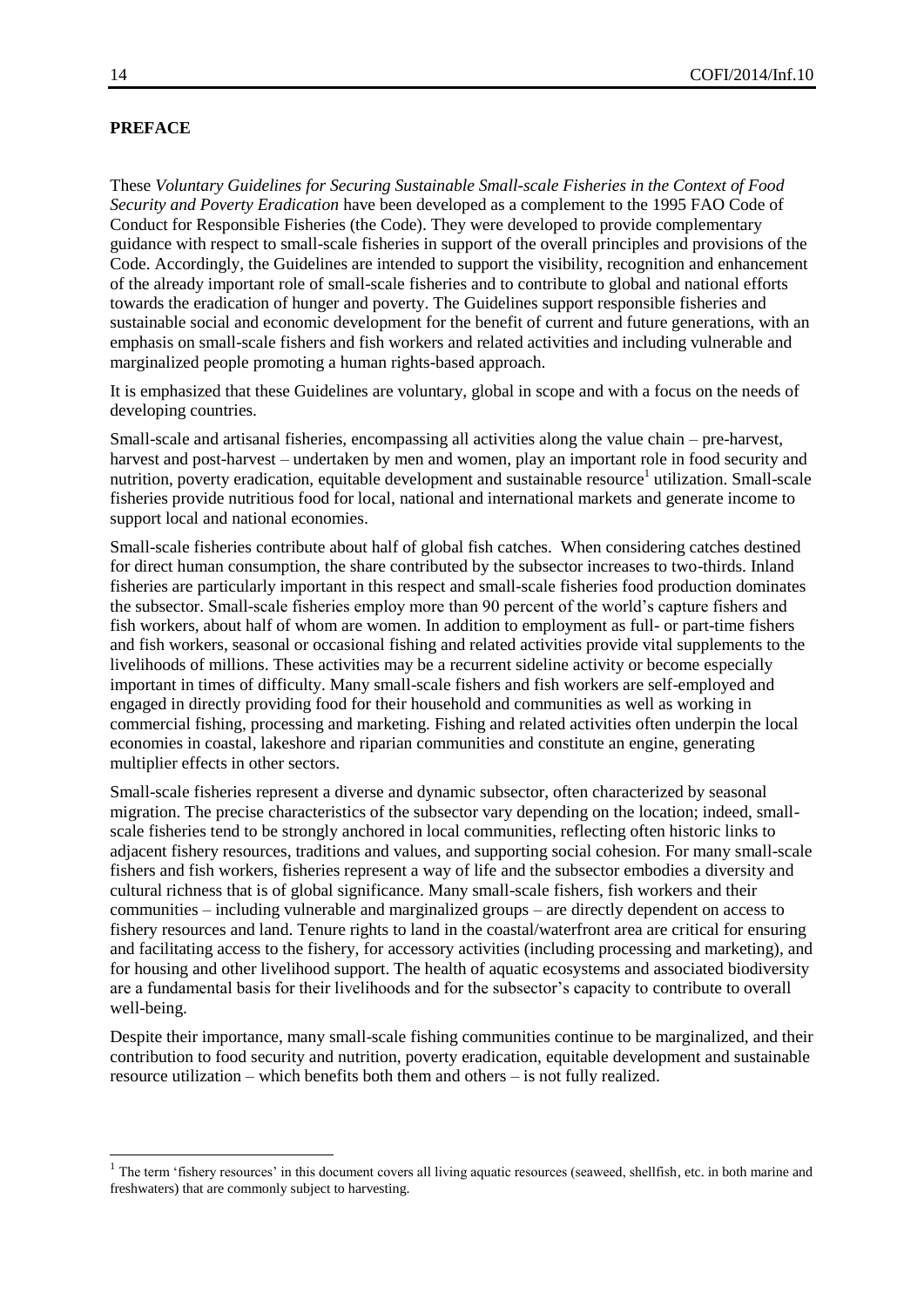Securing and increasing the contribution of small-scale fisheries face many challenges and constraints. The development of the fisheries sector over the past three to four decades has in many cases around the world led to overexploitation of resources and threats to habitats and ecosystems. Customary practices for the allocation and sharing of resource benefits in small-scale fisheries, which may have been in place for generations, have been changed as a result of non-participatory and often centralized fisheries management systems, rapid technology developments and demographic changes. Small-scale fishing communities also commonly suffer from unequal power relations. In many places, conflicts with large-scale fishing operations are an issue, and there is increasingly high interdependence or competition between small-scale fisheries and other sectors. These other sectors can often have stronger political or economic influence, and they include: tourism, aquaculture, agriculture, energy, mining, industry and infrastructure developments.

Where poverty exists in small-scale fishing communities, it is of a multidimensional nature and is not only caused by low incomes but also due to factors that impede full enjoyment of human rights including civil, political, economic, social and cultural rights. Small-scale fishing communities are commonly located in remote areas and tend to have limited or disadvantaged access to markets, and may have poor access to health, education and other social services. Other characteristics include low levels of formal education, existence of ill health (often including above-average incidences of HIV/AIDS) and inadequate organizational structures. The opportunities available are limited, as smallscale fishing communities face a lack of alternative livelihoods, youth unemployment, unhealthy and unsafe working conditions, forced labour, and child labour. Pollution, environmental degradation, climate change impacts and natural and human-induced disasters add to the threats facing small-scale fishing communities. All these factors make it difficult for small-scale fishers and fish workers to make their voices heard, defend their human rights and tenure rights, and secure the sustainable use of the fishery resources on which they depend.

These Guidelines have been developed through a participatory and consultative process, involving representatives of small-scale fishing communities, civil society organizations (CSOs), governments, regional organizations and other stakeholders. A Technical Consultation of the Food and Agriculture Organization then reviewed the Guidelines. They take into account a wide range of important considerations and principles, including equality and non-discrimination, participation and inclusion, accountability and the rule of law, and the principle that all human rights are universal, indivisible, interrelated and interdependent. The Guidelines are consistent with and promote international human rights standards. These Guidelines are complementary to the Code and its related instruments. They also take into account the technical guidelines, such as the Technical Guidelines for Responsible Fisheries No. 10 "Increasing the Contribution of Small-Scale Fisheries to Poverty Alleviation and Food Security", as well as other voluntary international instruments, such as the Voluntary Guidelines on the Responsible Governance of Tenure of Land, Fisheries and Forests in the Context of National Food Security (Tenure Guidelines) and the Voluntary Guidelines to support the Progressive Realization of the Right to Adequate Food in the Context of National Food Security (Right to Food Guidelines), as applicable. States and other stakeholders are encouraged to also consult these other guidelines, as well as relevant international and regional instruments, to fully integrate applicable obligations, voluntary commitments and available guidance.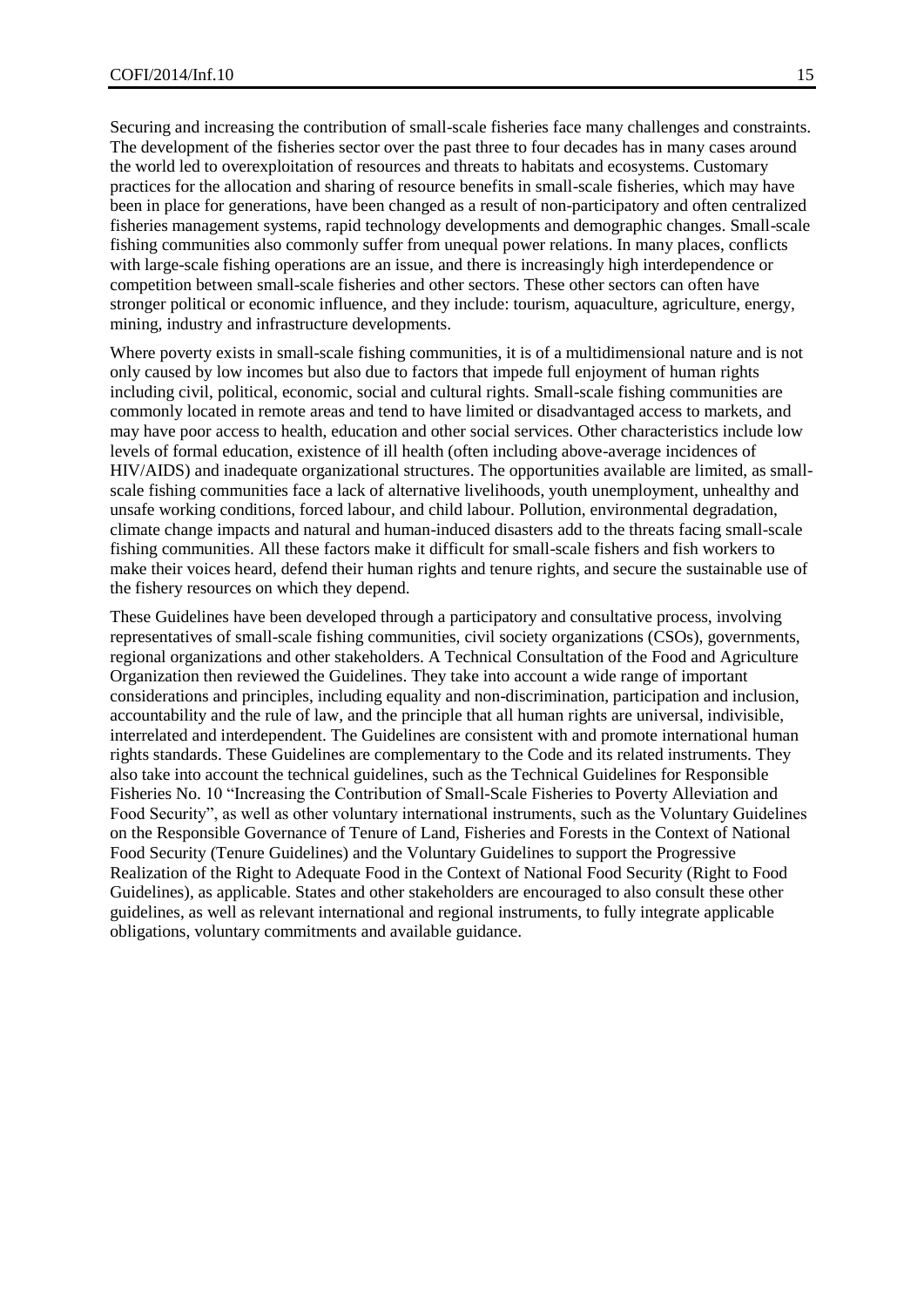# <span id="page-15-0"></span>**PART 1: INTRODUCTION**

### <span id="page-15-1"></span>**1. OBJECTIVES**

1.1 The objectives of these Guidelines are:

a) to enhance the contribution of small-scale fisheries to global food security and nutrition and to support the progressive realization of the right to adequate food,

b) to contribute to the equitable development of small-scale fishing communities and poverty eradication and to improve the socio-economic situation of fishers and fish workers within the context of sustainable fisheries management,

c) to achieve the sustainable utilization, prudent and responsible management and conservation of fisheries resources consistent with the Code of Conduct for Responsible Fisheries (the Code) and related instruments,

d) to promote the contribution of small-scale fisheries to an economically, socially and environmentally sustainable future for the planet and its people,

e) to provide guidance that could be considered by States and stakeholders for the development and implementation of ecosystem friendly and participatory policies, strategies and legal frameworks for the enhancement of responsible and sustainable small-scale fisheries, and

f) to enhance public awareness and promote the advancement of knowledge on the culture, role, contribution and potential of small-scale fisheries, considering ancestral and traditional knowledge, and their related constraints and opportunities.

1.2 These objectives should be achieved through the promotion of a human rights-based approach, by empowering small-scale fishing communities, including both men and women, to participate in decision-making processes, and to assume responsibilities for sustainable use of fishery resources, and placing emphasis on the needs of developing countries and for the benefit of vulnerable and marginalized groups.

# <span id="page-15-2"></span>**2. NATURE AND SCOPE**

2.1 These Guidelines are voluntary in nature. The Guidelines should apply to small-scale fisheries in all contexts, be global in scope but with a specific focus on the needs of developing countries.

2.2 These Guidelines are relevant to small-scale fisheries both in marine and inland waters, i.e. men and women working in the full range of activities along the value chain, and pre- and post-harvest activities. The important linkages between small-scale fisheries and aquaculture are recognized, but these Guidelines principally focus on capture fisheries.

2.3 The Guidelines are addressed to FAO Members and non-Members, at all levels of the State, as well as to subregional, regional, international and intergovernmental organizations (IGOs) and smallscale fisheries actors (fishers, fish workers, their communities, traditional and customary authorities, and related professional organizations and CSOs). They are also aimed at research and academic institutions, the private sector, non-governmental organizations (NGOs) and all others concerned with the fisheries sector, coastal and rural development and the use of the aquatic environment.

2.4 The Guidelines recognize the great diversity of small-scale fisheries and that there is no single, agreed definition of the subsector. Accordingly, the Guidelines do not prescribe a standard definition of small-scale fisheries nor how the Guidelines should be applied in a national context. These Guidelines are especially relevant to subsistence small-scale fisheries and vulnerable fisheries people. To ensure transparency and accountability in the application of the Guidelines, it is important to ascertain which activities and operators are considered small-scale, and to identify vulnerable and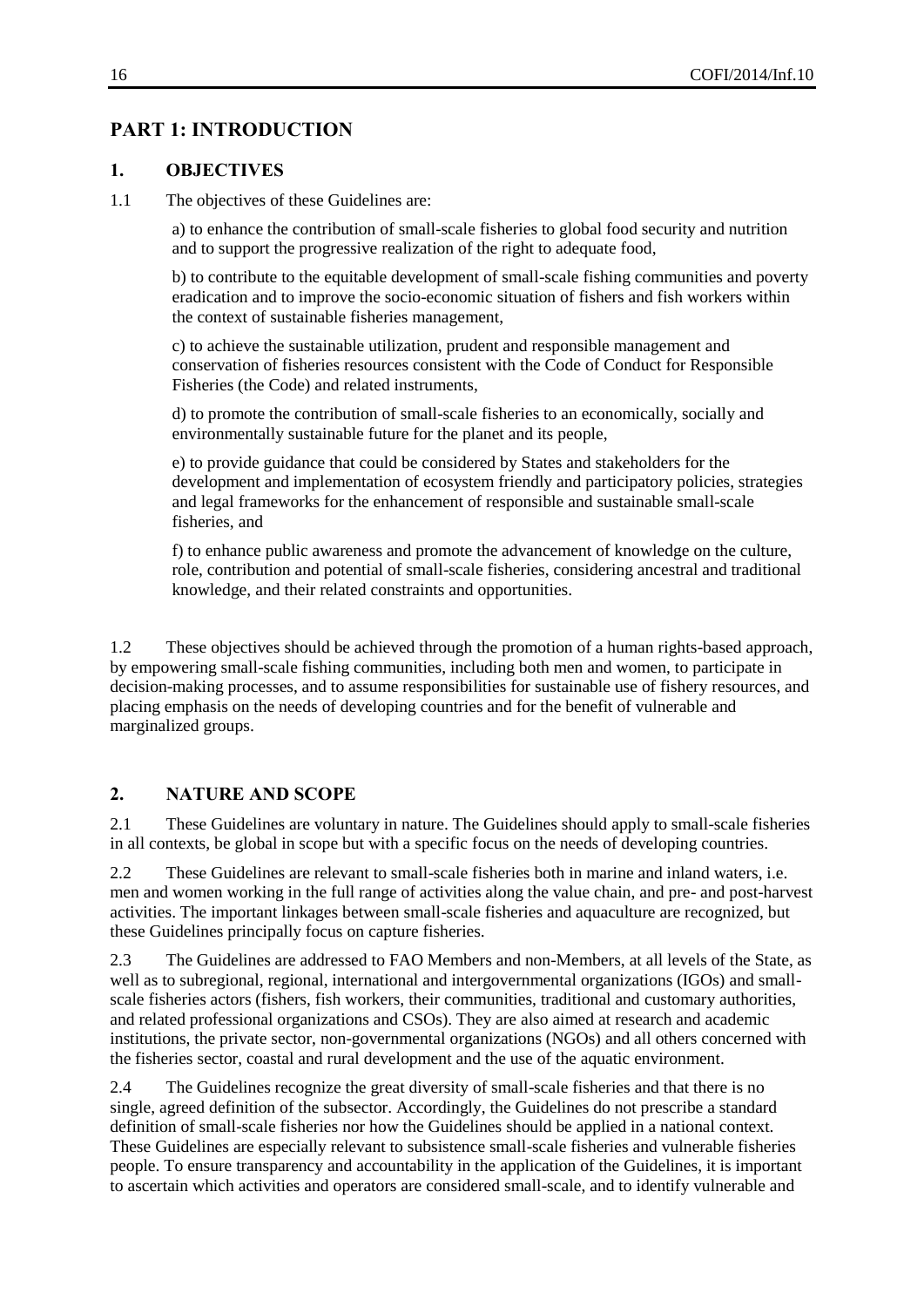marginalized groups needing greater attention. This should be undertaken at a regional, subregional or national level and according to the particular context in which they are to be applied. States should ensure that such identification and application are guided by meaningful and substantive participatory, consultative, multilevel and objective-oriented processes so that the voices of both men and women are heard. All parties should support and participate, as appropriate and relevant, in such processes.

2.5 These Guidelines should be interpreted and applied in accordance with national legal systems and their institutions.

### <span id="page-16-0"></span>**3. GUIDING PRINCIPLES**

3.1 These Guidelines are based on international human rights standards, responsible fisheries standards and practices and sustainable development according to the United Nations Conference on Sustainable Development (Rio+20) outcome document 'The future we want', the Code and other relevant instruments, paying particular attention to vulnerable and marginalized groups and the need to support the progressive realization of the right to adequate food.

**1. Human rights and dignity**: recognizing the inherent dignity and the equal and inalienable human rights of all individuals, all parties should recognize, respect, promote and protect the human rights principles and their applicability to communities dependent on small-scale fisheries, as stipulated by international human rights standards: universality and inalienability; indivisibility; interdependence and interrelatedness; non-discrimination and equality; participation and inclusion; accountability and the rule of law. States should respect and protect the rights of defenders of human rights in their work on small-scale fisheries.

All non-state actors including business enterprises related to or affecting small-scale fisheries have a responsibility to respect human rights. States should regulate the scope of activities in relation to small-scale fisheries of non-state actors to ensure their compliance with international human rights standards.

**2. Respect of cultures**: recognizing and respecting existing forms of organization, traditional and local knowledge and practices of small-scale fishing communities, including indigenous peoples and ethnic minorities encouraging women leadership and taking into account Art. 5 of the Convention on the Elimination of All Forms of Discrimination Against Women (CEDAW).

**3. Non-discrimination**: promoting in the small-scale fisheries the elimination of all kinds of discrimination in policies and in practice.

**4. Gender equality and equity** is fundamental to any development. Recognizing the vital role of women in small-scale fisheries, equal rights and opportunities should be promoted.

**5. Equity and equality**: promoting justice and fair treatment – both legally and in practice – of all people and peoples, including equal rights to the enjoyment of all human rights. At the same time, differences between women and men should be acknowledged and specific measures taken to accelerate de facto equality, i.e. using preferential treatment where required to achieve equitable outcomes, particularly for vulnerable and marginalized groups.

**6. Consultation and participation**: ensuring active, free, effective, meaningful and informed participation of small-scale fishing communities, including indigenous peoples, taking into account the UN Declaration on the Rights of Indigenous Peoples (UN DRIP) in the whole decision-making process related to fishery resources and areas where small-scale fisheries operate as well as adjacent land areas, and taking existing power imbalances between different parties into consideration. This should include feedback and support from those who could be affected by decisions prior to these being taken, and responding to their contributions.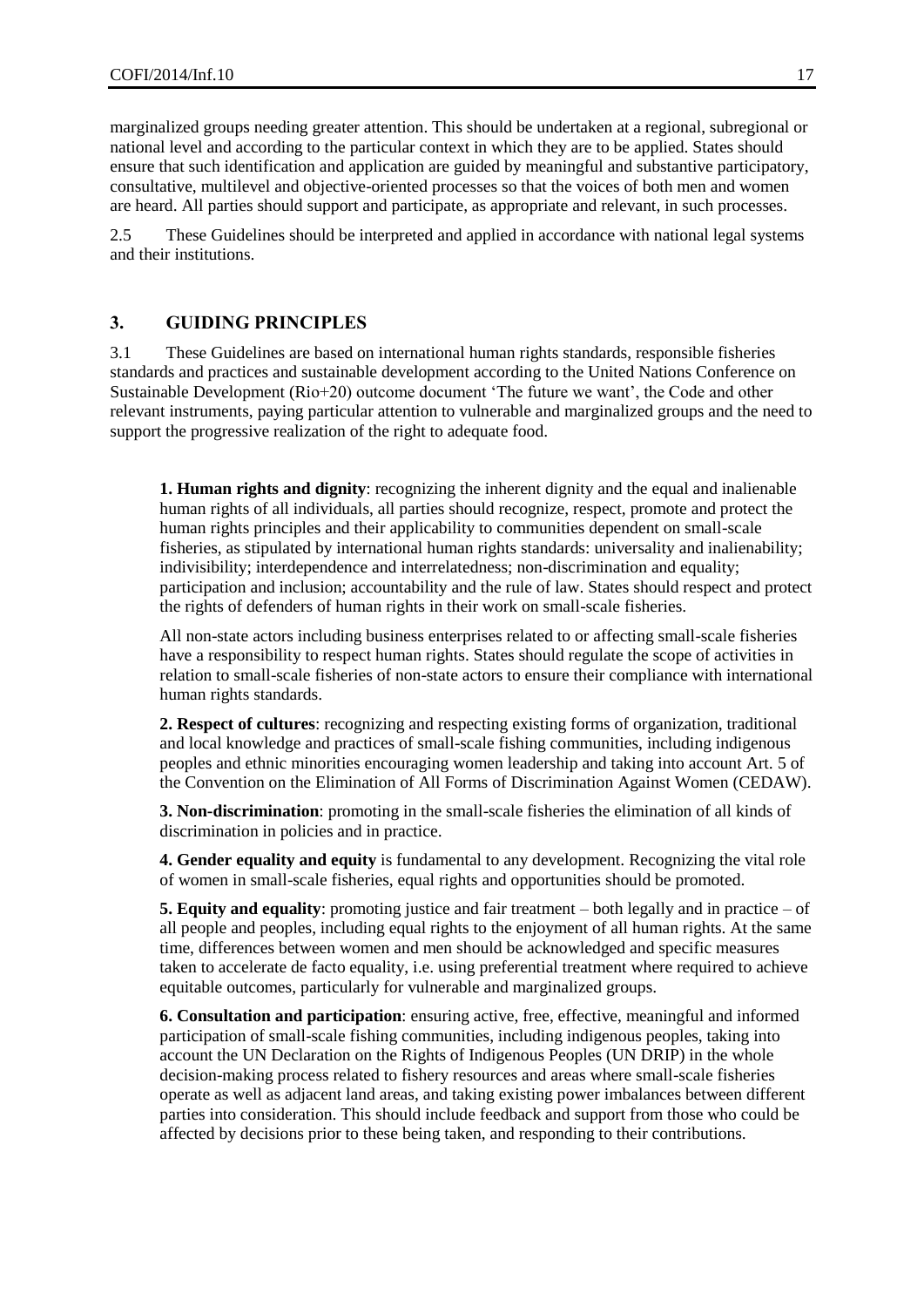**7. Rule of law**: adopting a rules-based approach for small-scale fisheries through laws that are widely publicized in applicable languages, applicable to all, equally enforced and independently adjudicated, and that are consistent with existing obligations under national and international law, and with due regard to voluntary commitments under applicable regional and international instruments.

**8. Transparency**: clearly defining and widely publicizing policies, laws and procedures in applicable languages, and widely publicizing decisions in applicable languages and in formats accessible to all.

**9. Accountability:** holding individuals, public agencies and non-state actors responsible for their actions and decisions according to the principles of the rule of law.

**10. Economic, social and environmental sustainability**: applying the precautionary approach and risk management to guard against undesirable outcomes, including overexploitation of fishery resources and negative environmental, social and economic impacts.

**11. Holistic and integrated approaches**: recognizing the ecosystem approach to fisheries (EAF) as an important guiding principle, embracing the notions of comprehensiveness and sustainability of all parts of ecosystems as well as the livelihoods of small-scale fishing communities, and ensuring cross-sectoral coordination as small-scale fisheries are closely linked to and dependent on many other sectors.

**12. Social responsibility**: promoting community solidarity and collective and corporate responsibility. The fostering of an environment that promotes collaboration among stakeholders should be encouraged.

**13. Feasibility and social and economic viability**: ensuring that policies, strategies, plans and actions for improving small-scale fisheries governance and development are socially and economically sound and rational. They should be informed by existing conditions, implementable and adaptable to changing circumstances, and should support community resilience.

# <span id="page-17-0"></span>**4. RELATIONSHIP WITH OTHER INTERNATIONAL INSTRUMENTS**

4.1 These Guidelines should be interpreted and applied consistent with existing rights and obligations under national and international law and with due regard to voluntary commitments under applicable regional and international instruments. They are complementary to and support national, regional and international initiatives that address human rights, responsible fisheries and sustainable development. The Guidelines were developed complementary to the Code and support responsible fisheries and sustainable resource utilization in accordance with this instrument.

4.2 Nothing in the Guidelines should be read as limiting or undermining any rights or obligations to which a State may be subject under international law. These Guidelines may be used to guide amendments and inspire new or supplementary legislative and regulatory provisions.

# <span id="page-17-1"></span>**PART 2: RESPONSIBLE FISHERIES AND SUSTAINABLE DEVELOPMENT**

# <span id="page-17-2"></span>**5. GOVERNANCE OF TENURE IN SMALL-SCALE FISHERIES AND RESOURCE MANAGEMENT**

5.1 These Guidelines recognize the need for responsible and sustainable use of aquatic biodiversity and natural resources to meet the developmental and environmental requirements of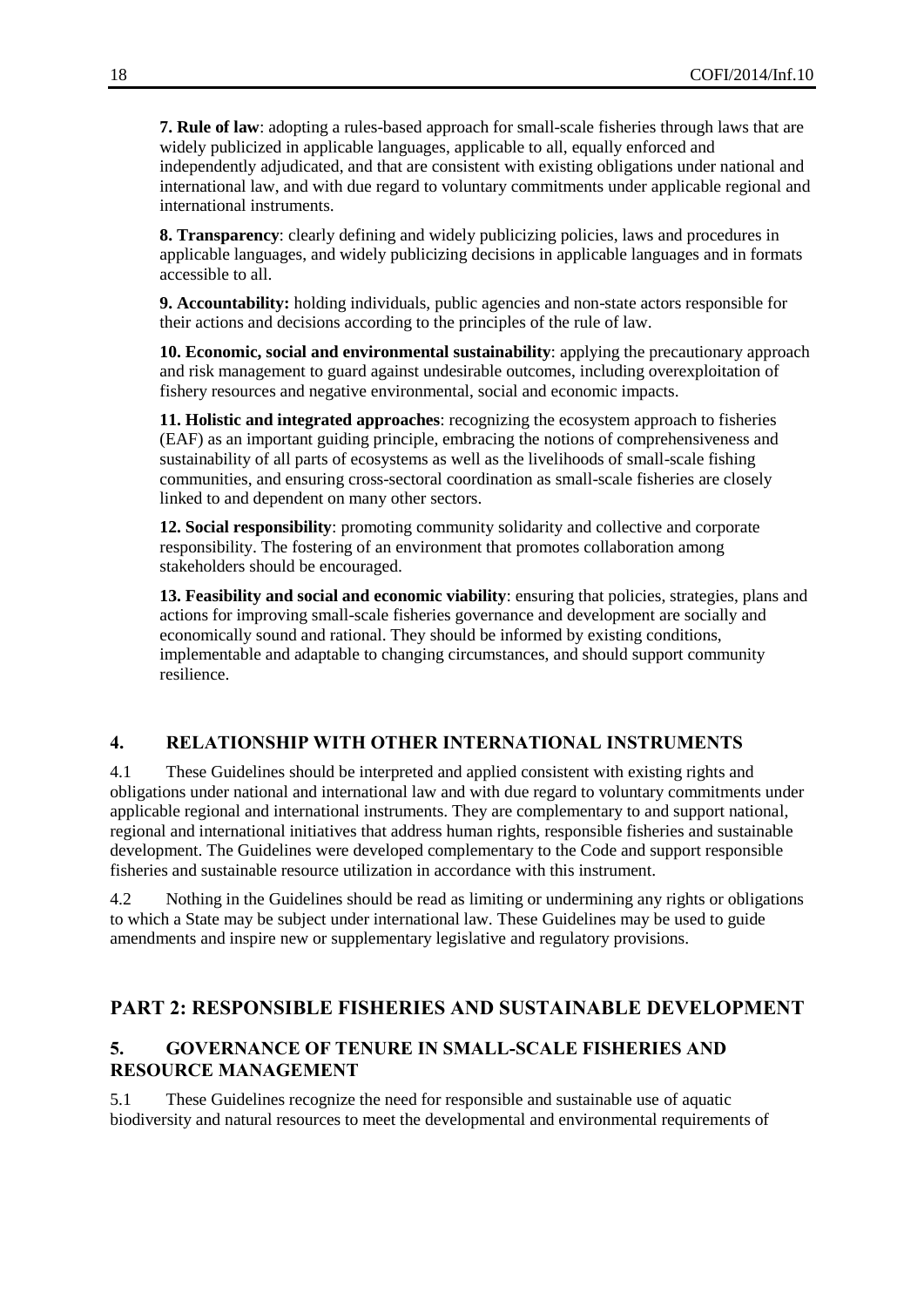l

present and future generations. Small-scale fishing communities need to have secure tenure rights<sup>2</sup> to the resources that form the basis for their social and cultural well-being, their livelihoods and their sustainable development. The Guidelines support equitable distribution of the benefits yielded from responsible management of fisheries and ecosystems, rewarding small-scale fishers and fish workers, both men and women.

# <span id="page-18-0"></span>**5A. Responsible governance of tenure**

5.2 All parties should recognize that responsible governance of tenure of land, fisheries and forests applicable in small-scale fisheries is central for the realization of human rights, food security, poverty eradication, sustainable livelihoods, social stability, housing security, economic growth and rural and social development.

5.3 States, in accordance with their legislation, should ensure that small-scale fishers, fish workers and their communities have secure, equitable, and socially and culturally appropriate tenure rights to fishery resources (marine and inland) and small-scale fishing areas and adjacent land, with a special attention paid to women with respect to tenure rights.

5.4 All parties, in accordance with their legislation, should recognize, respect and protect all forms of legitimate tenure rights, taking into account, where appropriate, customary rights, to aquatic resources and land and small-scale fishing areas enjoyed by small-scale fishing communities. When necessary, in order to protect various forms of legitimate tenure rights, legislation to this effect should be provided. States should take appropriate measures to identify, record and respect legitimate tenure right holders and their rights. Local norms and practices, as well as customary or otherwise preferential access to fishery resources and land by small-scale fishing communities including indigenous peoples and ethnic minorities, should be recognized, respected and protected in ways that are consistent with international human rights law. The UN DRIP and the Declaration on the Rights of Persons Belonging to National or Ethnic, Religious and Linguistic Minorities should be taken into account, as appropriate. Where constitutional or legal reforms strengthen the rights of women and place them in conflict with custom, all parties should cooperate to accommodate such changes in the customary tenure systems.

5.5 States should recognize the role of small-scale fishing communities and indigenous peoples to restore, conserve, protect and co-manage local aquatic and coastal ecosystems.

5.6 Where States own or control water (including fishery resources) and land resources, they should determine the use and tenure rights of these resources taking into consideration, inter alia, social, economic and environmental objectives. States should, as applicable, recognize and safeguard publically owned resources that are collectively used and managed, in particular by small-scale fishing communities.

5.7 Taking due account of Art. 6.18 of the Code, States should where appropriate grant preferential access of small-scale fisheries to fish in waters under national jurisdiction, with a view to achieving equitable outcomes for different groups of people, in particular vulnerable groups. Where appropriate, specific measures, inter alia, the creation and enforcement of exclusive zones for smallscale fisheries, should be considered. Small-scale fisheries should be given due consideration before agreements on resource access are entered into with third countries and third parties.

5.8 States should adopt measures to facilitate equitable access to fishery resources for small-scale fishing communities, including, as appropriate, redistributive reform, taking into account the provisions of the Voluntary Guidelines on Responsible Governance of Tenure of Land, Fisheries and Forests in the Context of National Food Security.

5.9 States should ensure that small-scale fishing communities are not arbitrarily evicted and that their legitimate tenure rights are not otherwise extinguished or infringed. States should recognize that competition from other users is increasing within small-scale fisheries areas and that small-scale

<sup>&</sup>lt;sup>2</sup> The term 'tenure right' is used in accordance with the Voluntary Guidelines on the Responsible Governance of Tenure of Land, Fisheries and Forests in the Context of National Food Security.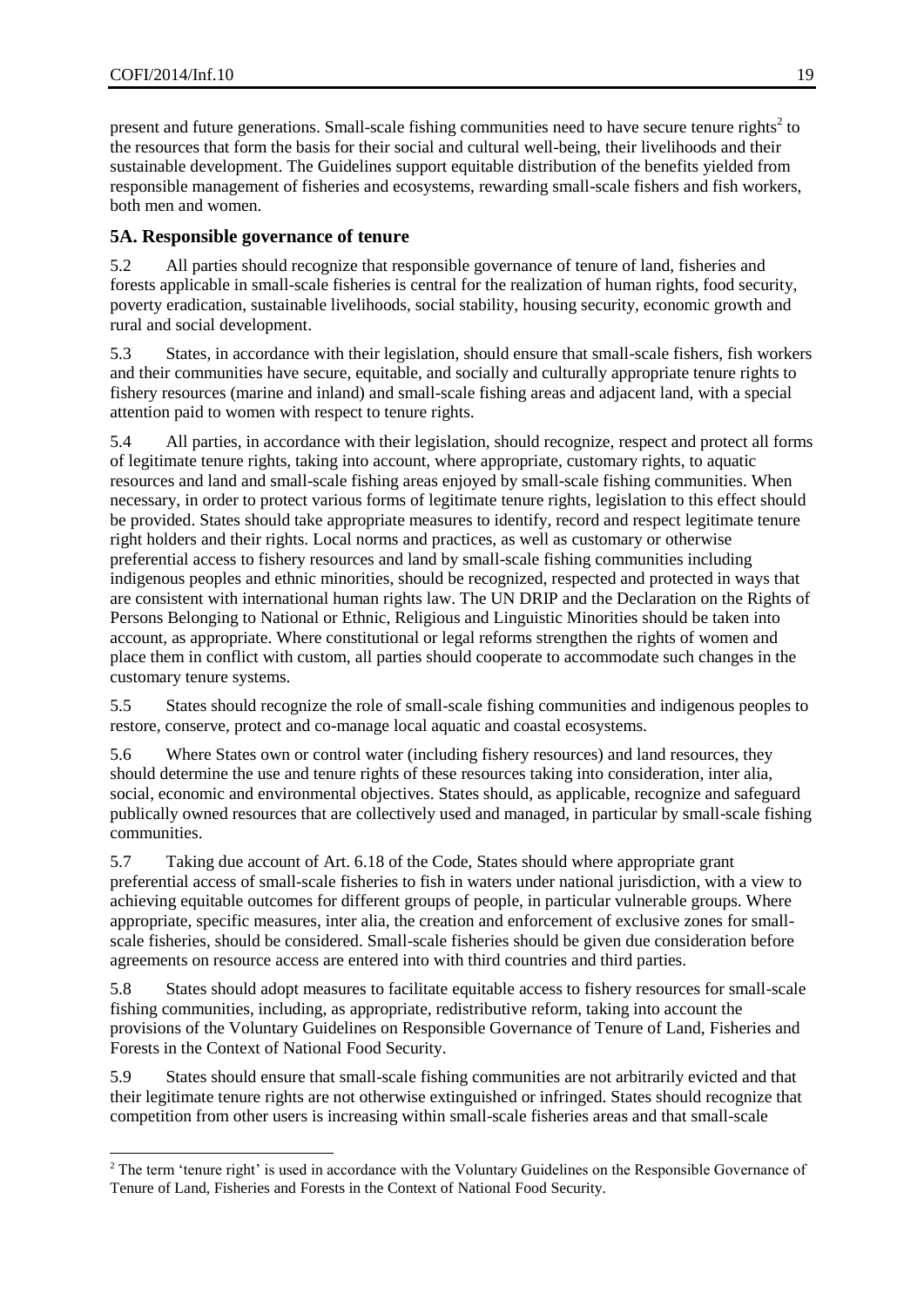fishing communities, in particular vulnerable and marginalized groups, are often the weaker party in conflicts with other sectors and may require special support if their livelihoods are threatened by the development and activities of other sectors.

5.10 States and other parties should, prior to the implementation of large-scale development projects that might impact small-scale fishing communities, consider the social, economic and environmental impacts through impact studies, and hold effective and meaningful consultations with these communities, in accordance with national legislation.

5.11 States should provide small-scale fishing communities and individuals, including vulnerable and marginalized people, access through impartial and competent judicial and administrative bodies to timely, affordable and effective means of resolving disputes over tenure rights in accordance with national legislation, including alternative means of resolving such disputes, and should provide effective remedies, which may include an entitlement to appeal, as appropriate. Such remedies should be promptly enforced in accordance with national legislation and may include restitution, indemnity, just compensation and reparation.

5.12 States should strive to restore access to traditional fishing grounds and coastal lands to smallscale fishing communities that have been displaced by natural disasters and/or armed conflict taking into consideration the sustainability of fisheries resources. States should establish mechanisms to support fishing communities affected by grave human rights violations to rebuild their lives and livelihoods. Such steps should include the elimination of any form of discrimination against women in tenure practices in case of natural disasters and/or armed conflict.

# <span id="page-19-0"></span>**5B. Sustainable resource management**

5.13 States and all those engaged in fisheries management should adopt measures for the long-term conservation and sustainable use of fisheries resources and to secure the ecological foundation for food production. They should promote and implement appropriate management systems, consistent with their existing obligations under national and international law and voluntary commitments, including the Code, that give due recognition to the requirements and opportunities of small-scale fisheries.

5.14 All parties should recognize that rights and responsibilities come together; tenure rights are balanced by duties, and support the long-term conservation and sustainable use of resources and the maintenance of the ecological foundation for food production. Small-scale fisheries should utilize fishing practices that minimize harm to the aquatic environment and associated species and support the sustainability of the resource.

5.15 States should facilitate, train and support small-scale fishing communities to participate in and take responsibility for, taking into consideration their legitimate tenure rights and systems, the management of the resources on which they depend for their well-being and that are traditionally used for their livelihoods. Accordingly, States should involve small-scale fishing communities – with special attention to equitable participation of women, vulnerable and marginalized groups – in the design, planning and, as appropriate, implementation of management measures, including protected areas, affecting their livelihood options. Participatory management systems, such as co-management, should be promoted in accordance with national law.

5.16 States should ensure the establishment of new or promote the application of existing monitoring, control and surveillance (MCS) systems applicable to and suitable for small-scale fisheries. They should provide support to such systems, involving small-scale fisheries actors as appropriate and promoting participatory arrangements within the context of co-management. States should ensure effective monitoring and enforcement mechanisms to deter, prevent and eliminate all forms of illegal and/or destructive fishing practices having a negative effect on marine and inland ecosystems. States should endeavour to improve registration of the activity. Small-scale fishers should support the MCS systems and provide to the state fisheries authorities the information required for the management of the activity.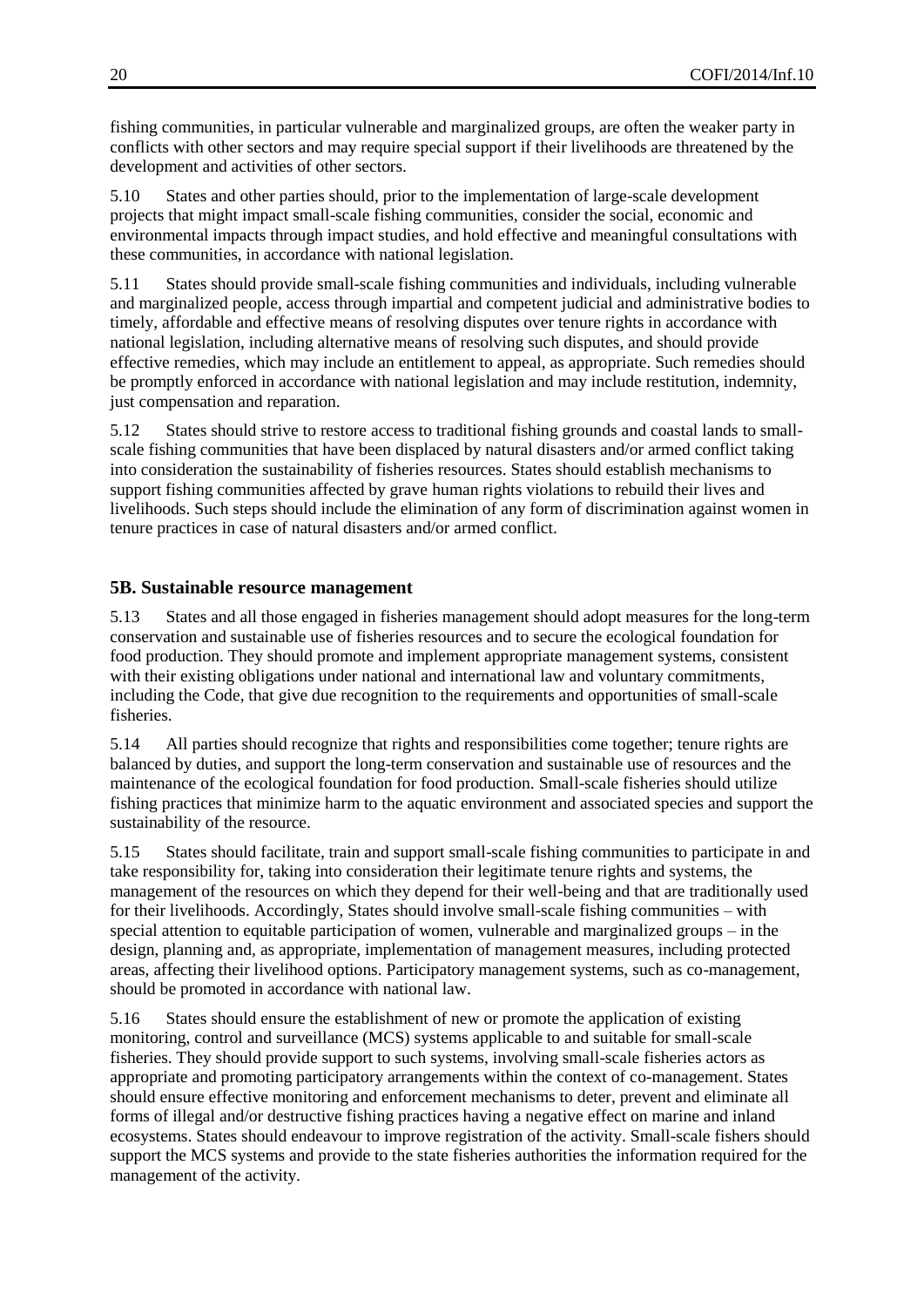5.17 States should ensure that the roles and responsibilities within the context of co-management arrangements of concerned parties and stakeholders are clarified and agreed through a participatory and legally supported process. All parties are responsible for assuming the management roles agreed to. All endeavours should be made so that small-scale fisheries are represented in relevant local and national professional associations and fisheries bodies and actively take part in relevant decisionmaking and fisheries policy-making processes.

5.18 States and small-scale fisheries actors should encourage and support the role and involvement of both men and women, whether engaged in pre-harvest, harvest or post-harvest operations, in the context of co-management and in the promotion of responsible fisheries, contributing their particular knowledge, perspectives and needs. All parties should pay specific attention to the need to ensure equitable participation of women, designing special measures to achieve this objective.

5.19 Where transboundary and other similar issues exist, e.g. shared waters and fishery resources, States should work together to ensure that the tenure rights of small-scale fishing communities that are granted are protected.

5.20 States should avoid policies and financial measures that may contribute to fishing overcapacity and, hence, overexploitation of resources that have an adverse impact on small-scale fisheries.

# <span id="page-20-0"></span>**6. SOCIAL DEVELOPMENT, EMPLOYMENT AND DECENT WORK**

6.1 All parties should consider integrated, ecosystem and holistic approaches to small-scale fisheries management and development that take the complexity of livelihoods into account. Due attention to social and economic development may be needed to ensure that small-scale fishing communities are empowered and can enjoy their human rights.

6.2 States should promote investment in human resource development such as health, education, literacy, digital inclusion and other skills of a technical nature that generate value-added of the fisheries resources as well as awareness raising. States should take steps with a view to progressively ensuring that members of small-scale fishing communities and crafts peoples have affordable access to these and other essential services through national and subnational actions, including adequate housing, basic sanitation that is safe and hygienic, safe drinking-water for personal and domestic uses, and sources of energy. Preferential treatment of women, indigenous peoples, and vulnerable and marginalized groups – in providing services and giving effect to non-discrimination and other human rights – should be accepted and promoted where it is required to ensure equitable benefits.

6.3 States should promote social security protection for workers in small-scale fisheries. They should take into account the characteristics of small-scale fisheries and apply security schemes to the entire value chain.

6.4 States should support the development of and access to other services that are appropriate for small-scale fishing communities with regard to, for example, savings, credit and insurance schemes, with special emphasis on ensuring the access of women to such services.

6.5 States should recognize as economic and professional operations the full range of activities along the small-scale fisheries value chain – both pre- and post-harvest; whether in an aquatic environment or on land; undertaken by men or by women. All activities should be considered: parttime, occasional and/or for subsistence. Professional and organizational development opportunities should be promoted, in particular for more vulnerable groups of post-harvest fish workers and women in small-scale fisheries.

6.6 States should promote decent work for all small-scale fisheries workers, including both the formal and informal sectors. States should create the appropriate conditions to ensure that fisheries activities in both the formal and informal sectors are taken into account in order to ensure the sustainability of small-scale fisheries in accordance with national law.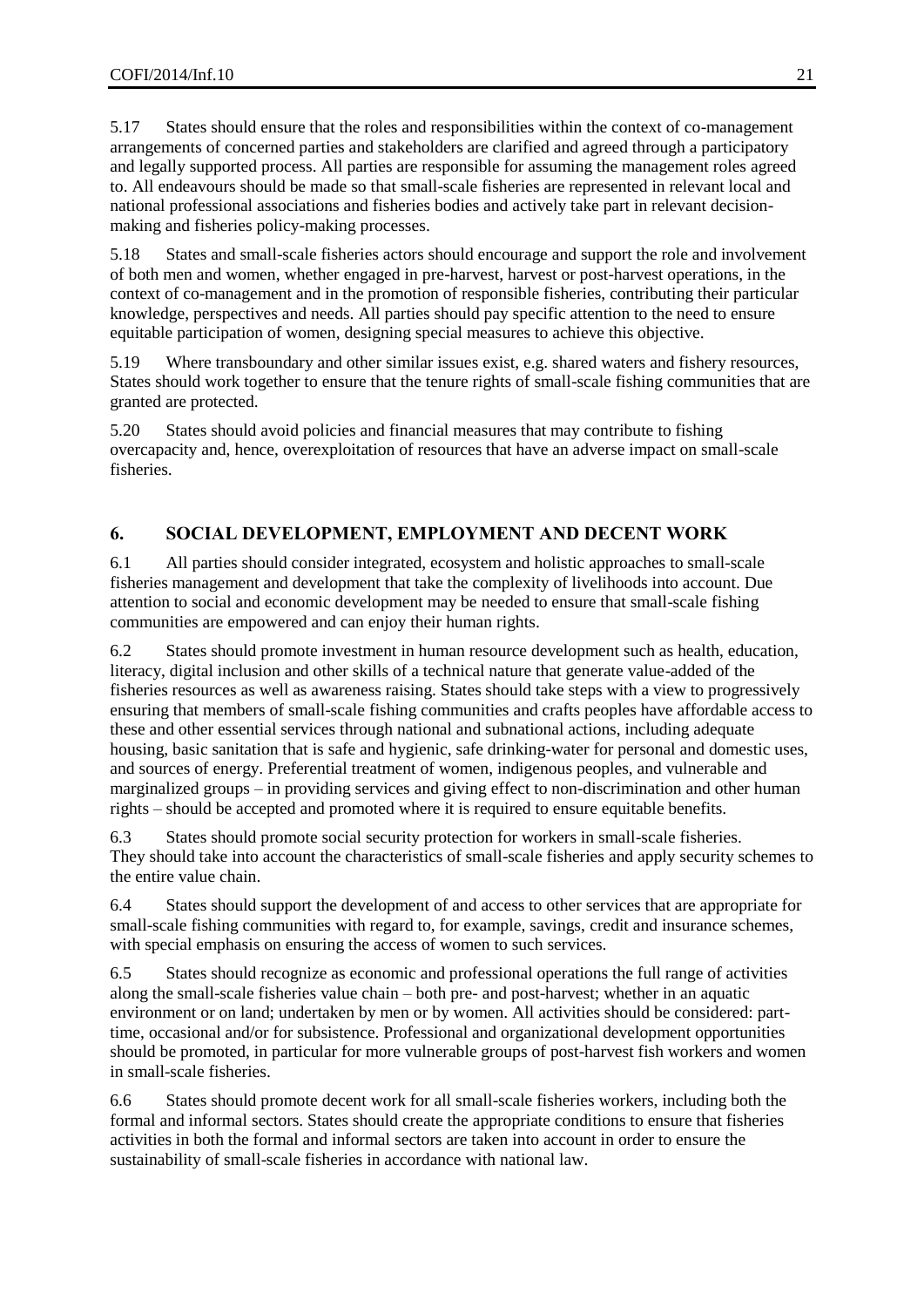6.7 States should take steps with a view to the progressive realization of the right of small-scale fishers and fish workers to an adequate standard of living and to work in accordance with national and international human rights standards. States should create an enabling environment for sustainable development in small-scale fishing communities. States should pursue inclusive, non-discriminatory and sound economic policies for the use of marine, freshwater and land areas in order to permit smallscale fishing communities and other food producers, particularly women, to earn a fair return from their labour, capital and management, and encourage conservation and sustainable management of natural resources.

6.8 States and other stakeholders should support already existing, or the development of, complementary and alternative income-generating opportunities – in addition to earnings from fisheries-related activities – for small-scale fishing communities, as required and in support of sustainable resource utilization and livelihood diversification. The role of small-scale fisheries in local economies and the links of the subsector to the wider economy need to be recognized and benefited from. Small-scale fishing communities should equitably benefit from developments such as community-based tourism and small-scale responsible aquaculture.

6.9 States and all parties should create conditions for men and women of small-scale fishing communities to fish and to carry out fisheries-related activities in an environment free from crime, violence, mafia activities, piracy, theft, sexual abuse, corruption and abuse of authority. All parties should take steps to institute measures that aim to eliminate violence and to protect women exposed to such violence in small-scale fishing communities. States should ensure access to justice for victims of violence, abuse, etc., including within the household or community.

6.10 States and small-scale fisheries actors, including traditional and customary authorities, should understand, recognize and respect the role of migrant fishers and fish workers in small-scale fisheries, given that migration is a common livelihood strategy in small-scale fisheries. States and small-scale fisheries actors should cooperate to create the appropriate frameworks to allow for fair and adequate integration of migrants who engage in sustainable use of fisheries resources and who do not undermine local community-based fisheries governance and development in small-scale fisheries in accordance with national law. States should recognize the importance of coordinating among their respective national governments in regard to migration of fishers and fish workers in small-scale fisheries across national borders. Policies and management measures should be worked out in consultation with small-scale fisheries organizations and institutions.

6.11 States should recognize and address the underlying causes and consequences of transboundary movement of fishers and contribute to the understanding of transboundary issues affecting the sustainability of small-scale fisheries.

6.12 States should address occupational health issues and unfair working conditions of all smallscale fishers and fish workers by ensuring that the necessary legislation is in place and is implemented in accordance with national legislation and international human rights standards and international instruments to which a State is party, such as the International Covenant on Economic, Social and Cultural Rights (ICESCR) and relevant conventions of the International Labour Organization (ILO). All parties should strive to ensure the inclusion of the aspect of occupational health and safety as an integral part of fisheries management as well as of development initiatives.

6.13 States should eradicate forced labour, prevent debt-bondage of women, men and children, and adopt effective measures to protect fishers and fish workers, including migrants, with a view to the complete elimination of forced labour in fisheries, including small-scale fisheries.

6.14 States should provide and enable access to schools and education facilities that meet the needs of small-scale fishing communities and that facilitate gainful and decent employment of youth, respecting their career choices and providing equal opportunities for all boys and girls and young men and women.

6.15 Small-scale fisheries actors should recognize the importance of children's well-being and education for the future of the children themselves and of society at large. Children should go to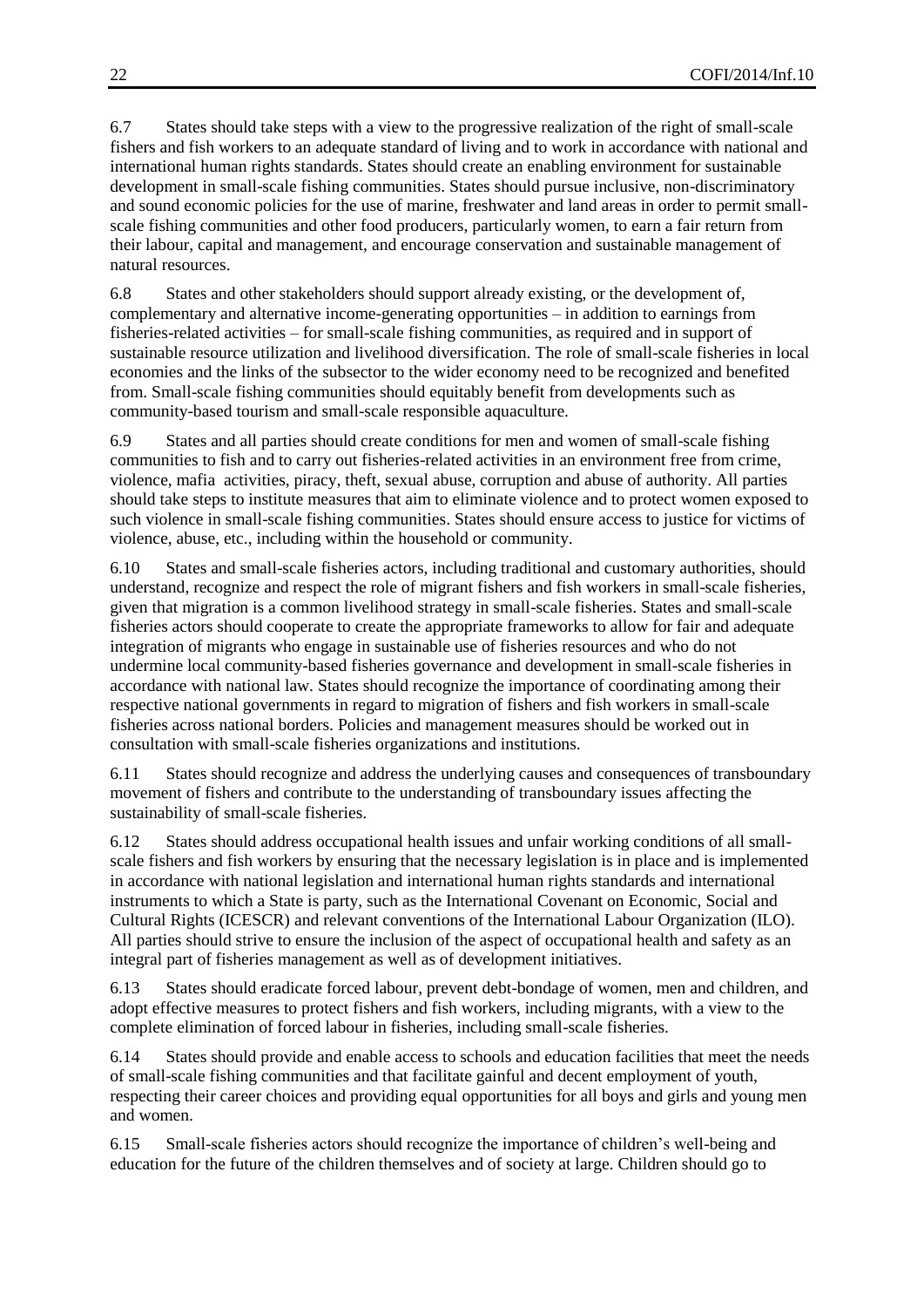school, be protected from all abuse and have all their rights respected in accordance with the Convention on the Rights of the Child.

6.16 All parties should recognize the complexity that surrounds safety-at-sea issues (in inland and marine fisheries) and the multiple causes behind deficient safety. This applies to all fishing activities. States should ensure the development, enactment and implementation of appropriate national laws and regulations that are consistent with international guidelines of FAO, the ILO and the International Maritime Organization (IMO) for work in fishing and sea safety in small-scale fisheries<sup>3</sup>.

6.17 States should recognize that improved sea safety, which includes occupational health and safety, in small-scale fisheries (inland and marine) will best be achieved through the development and implementation of coherent and integrated national strategies, with the active participation of the fishers themselves and with elements of regional coordination, as appropriate. In addition, safety at sea of small-scale fishers should also be integrated into the general management of fisheries. States should provide support to, among other things, maintenance of national accident reporting, provision of sea safety awareness programmes and introduction of appropriate legislation for sea safety in small-scale fisheries. The role of existing institutions and community-based structures for increasing compliance, data collection, training and awareness, and search and rescue operations should be recognized in this process. States should promote access to information and to emergency location systems for rescue at sea for small-scale vessels.

6.18 [All parties should protect the human rights and dignity of small-scale fisheries stakeholders in situations of occupation to allow them to pursue their traditional livelihoods, to have access to customary fishing grounds and to preserve their culture and way of life. Their effective participation in decision-making on matters that affect them should be facilitated.]

[Taking into account the Voluntary Guidelines for the Responsible Governance of Tenure of Land, Fisheries and Forests in the Context of National Food Security [including section 25], all parties should protect the human rights and dignity of small-scale fisheries stakeholders in situations of armed conflict in accordance with international humanitarian law to allow them to pursue their traditional livelihoods, to have access to customary fishing grounds and to preserve their culture and way of life. Their effective participation in decision-making on matters that impact them should be facilitated.]

# <span id="page-22-0"></span>**7. VALUE CHAINS, POST-HARVEST AND TRADE**

7.1 All parties should recognize the central role that the small-scale fisheries post-harvest subsector and its actors play in the value chain. All parties should ensure that post-harvest actors are part of relevant decision-making, recognizing that there are sometimes unequal power relationships between value chain actors and that vulnerable and marginalized groups may require special support.

7.2 All parties should recognize the role women often play in the post-harvest subsector and support improvements to facilitate women's participation in work. States should ensure that amenities and services appropriate for women are available as required in order to enable women to retain and enhance their livelihoods in the post-harvest subsector.

7.3 States should foster, provide and enable investments in appropriate infrastructures, organizational structures and capacity development to support the small-scale fisheries post-harvest subsector in producing good quality and safe fish and fishery products, for both export and domestic markets, in a responsible and sustainable manner.

7.4 States and development partners should recognize the traditional forms of associations of fishers and fish workers and promote their adequate organizational and capacity development in all stages of the value chain in order to enhance their income and livelihood security in accordance with

 $\overline{a}$ <sup>3</sup> These include, *inter alia*, the 1968 Code of Safety for Fishermen and Fishing Vessels (since revised), the 1980 FAO/ILO/IMO Voluntary Guidelines for the Design, Construction and Equipment of Small Fishing Vessels, and the 2010 Safety Recommendations for Decked Fishing Vessels of Less than 12 Metres in Length and Undecked Fishing Vessels.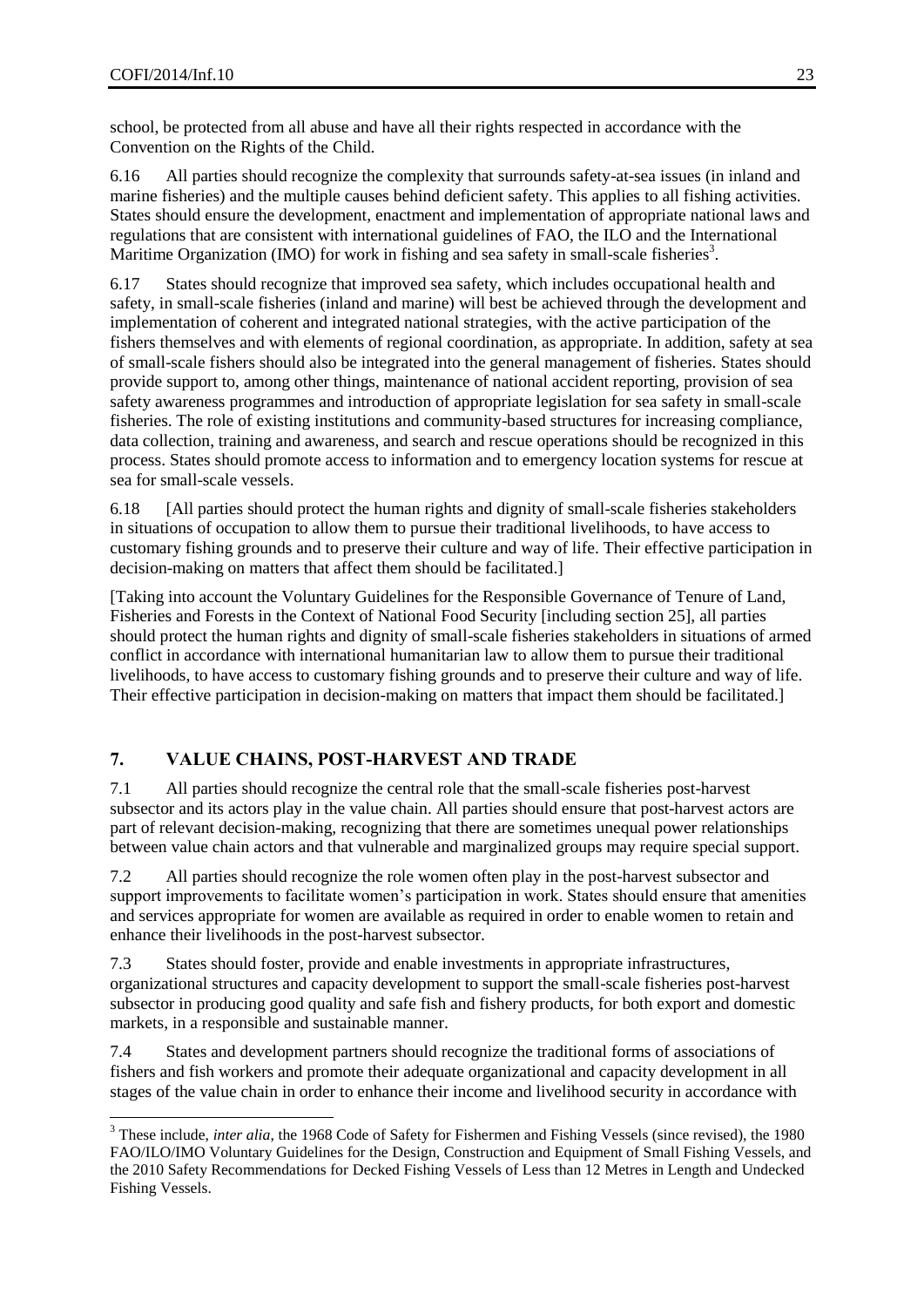national legislation. Accordingly, there should be support for the setting up and the development of cooperatives, professional organizations of the small-scale fisheries sector and other organizational structures, as well as marketing mechanisms, e.g. auctions, as appropriate.

7.5 All parties should avoid post-harvest losses and waste and seek ways to create value addition, building also on existing traditional and local cost-efficient technologies, local innovations and culturally appropriate technology transfers. Environmentally sustainable practices within an ecosystem approach should be promoted, deterring, for example, waste of inputs (water, fuelwood, etc.) in smallscale fish handling and processing.

7.6 States should facilitate access to local, national, regional and international markets and promote equitable and non-discriminatory trade for small-scale fisheries products. States should work together to introduce trade regulations and procedures that in particular support regional trade in products from small-scale fisheries and taking into account the agreements under the World Trade Organization (WTO), bearing in mind the rights and obligations of WTO members where appropriate.

7.7 States should give due consideration to the impact of international trade in fish and fishery products and of vertical integration on local small-scale fishers, fish workers and their communities. States should ensure that promotion of international fish trade and export production do not adversely affect the nutritional needs of people for whom fish is critical to a nutritious diet, their health and wellbeing and for whom other comparable sources of food are not readily available or affordable.

7.8 States, small-scale fisheries actors and other value chain actors should recognize that benefits from international trade should be fairly distributed. States should ensure that effective fisheries management systems are in place to prevent overexploitation driven by market demand that can threaten the sustainability of fisheries resources, food security and nutrition. Such fisheries management systems should include responsible post-harvest practices, policies and actions to enable export income to benefit small-scale fishers and others in an equitable manner throughout the value chain.

7.9 States should adopt policies and procedures, including environmental, social and other relevant assessments, to ensure that adverse impacts by international trade on the environment, smallscale fisheries culture, livelihoods and special needs related to food security are equitably addressed. Consultation with concerned stakeholders should be part of these policies and procedures.

7.10 States should enable access to all relevant market and trade information for stakeholders in the small-scale fisheries value chain. Small-scale fisheries stakeholders must be able to access timely and accurate market information to help them adjust to changing market conditions. Capacity development is also required so that all small-scale fisheries stakeholders and especially women and vulnerable and marginalized groups can adapt to, and benefit equitably from, opportunities of global market trends and local situations while minimizing any potential negative impacts.

# <span id="page-23-0"></span>**8. GENDER EQUALITY**

8.1 All parties should recognize that achieving gender equality requires concerted efforts by all and that gender mainstreaming should be an integral part of all small-scale fisheries development strategies. These strategies to achieve gender equality require different approaches in different cultural contexts and should challenge practices that are discriminatory against women.

8.2 States should comply with their obligations under international human rights law and implement the relevant instruments to which they are party, including, inter alia, CEDAW, and should bear in mind the Beijing Declaration and Platform of Action. States should endeavour to secure women's equal participation in decision-making processes for policies directed towards small-scale fisheries. States should adopt specific measures to address discrimination against women, while creating spaces for CSOs, in particular for women fish workers and their organizations, to participate in monitoring their implementation. Women should be encouraged to participate in fisheries organizations, and relevant organizational development support should be provided.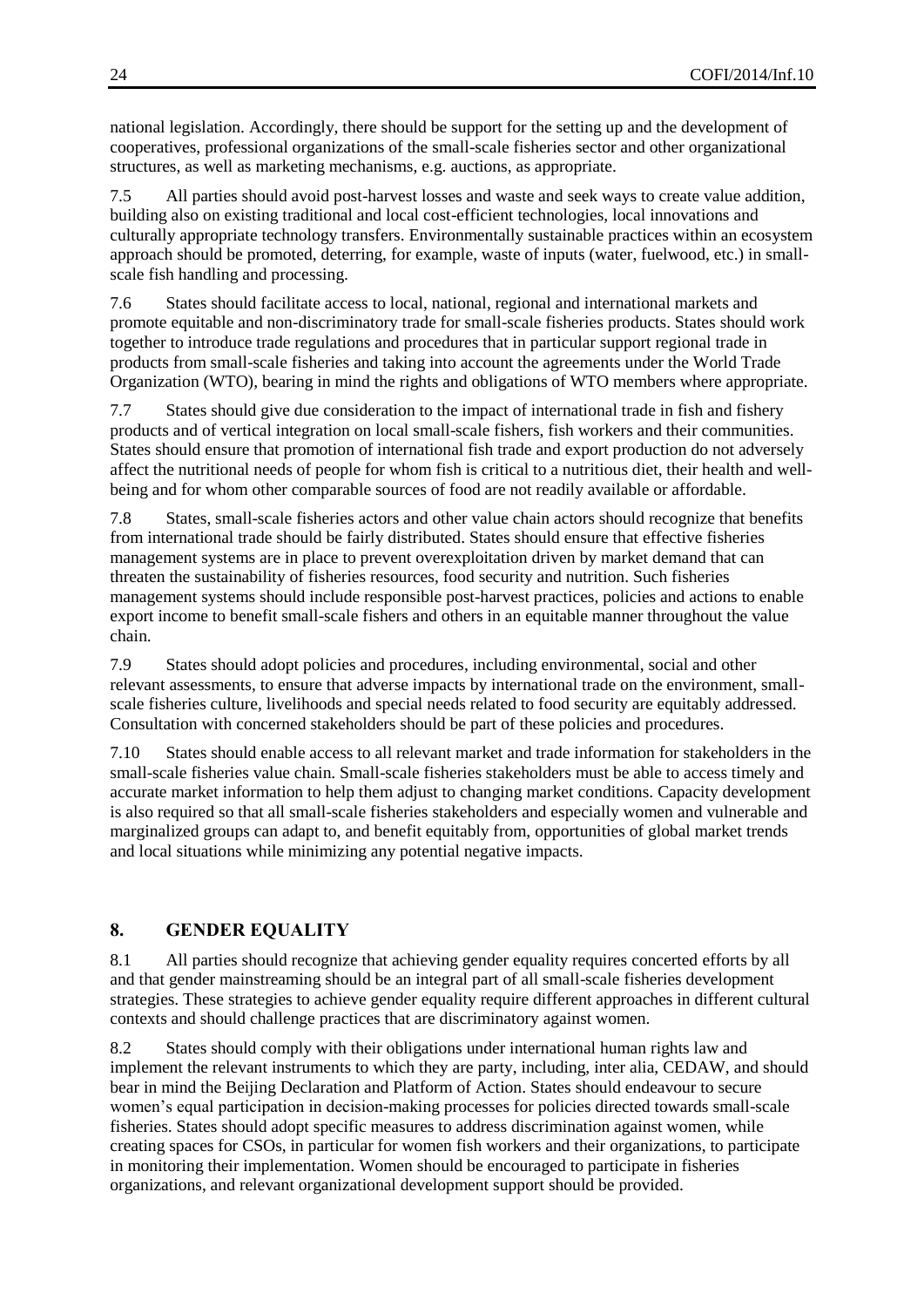8.3 States should establish policies and legislation to realize gender equality and, as appropriate, adapt legislation, policies and measures that are not compatible with gender equality, taking into account social, economic and cultural aspects. States should be at the forefront of implementing actions for achieving gender equality by, inter alia, recruiting both men and women as extension staff and ensuring that both men and women have equal access to extension and technical services, including legal support, related to fisheries. All parties should collaborate to develop functional evaluation systems to assess the impact of legislation, policies and actions for improving women's status and achieving gender equality.

8.4 All parties should encourage the development of better technologies of importance and appropriate to women's work in small-scale fisheries.

# <span id="page-24-0"></span>**9. DISASTER RISKS AND CLIMATE CHANGE**

9.1 States should recognize that combating climate change, including in the context of sustainable small-scale fisheries, requires urgent and ambitious action, in accordance with the objectives, principles and provisions of the United Nations Framework Convention on Climate Change (UNFCCC), taking into account the United Nations Conference on Sustainable Development (Rio+20) outcome document 'The future we want'.

9.2 All parties should recognize and take into account the differential impact of natural and human-induced disasters and climate change on small-scale fisheries. States should develop policies and plans to address climate change in fisheries, in particular strategies for adaptation and mitigation, where applicable, as well as for building resilience, in full and effective consultation with fishing communities including indigenous peoples, men and women, paying particular attention to vulnerable and marginalized groups. Special support should be given to small-scale fishing communities living on small islands where climate change may have particular implications for food security, nutrition, housing and livelihoods.

9.3 All parties should recognize the need for integrated and holistic approaches, including crosssectoral collaboration, in order to address disaster risks and climate change in small-scale fisheries. States and other relevant parties should take steps to address issues such as pollution, coastal erosion and destruction of coastal habitats due to human-induced non-fisheries-related factors. Such concerns seriously undermine the livelihoods of fishing communities as well as their ability to adapt to possible impacts of climate change.

9.4 States should consider assisting and supporting small-scale fishing communities affected by climate change or natural and human-induced disasters, including through adaptation, mitigation and aid plans, where appropriate.

9.5 In case of disasters caused by humans, impacting small-scale fisheries, the responsible party should be held accountable.

9.6 All parties should take into account the impact that climate change and disasters may have on the post-harvest and trade subsector in the form of changes in fish species and quantities, fish quality and shelf-life, and implications with regard to market outlets. States should provide support to smallscale fisheries stakeholders with regard to adjustment measures in order to reduce negative impacts. When new technologies are introduced, they need to be flexible and adaptive to future changes in species, products and markets, and climatic variability.

9.7 States should understand how emergency response and disaster preparedness are related in small-scale fisheries and apply the concept of the relief-development continuum. Longer-term development objectives need to be considered throughout the emergency sequence, including in the immediate relief phase, and rehabilitation, reconstruction and recovery should include actions to reduce vulnerabilities to potential future threats. The concept of 'building back better' should be applied in disaster response and rehabilitation.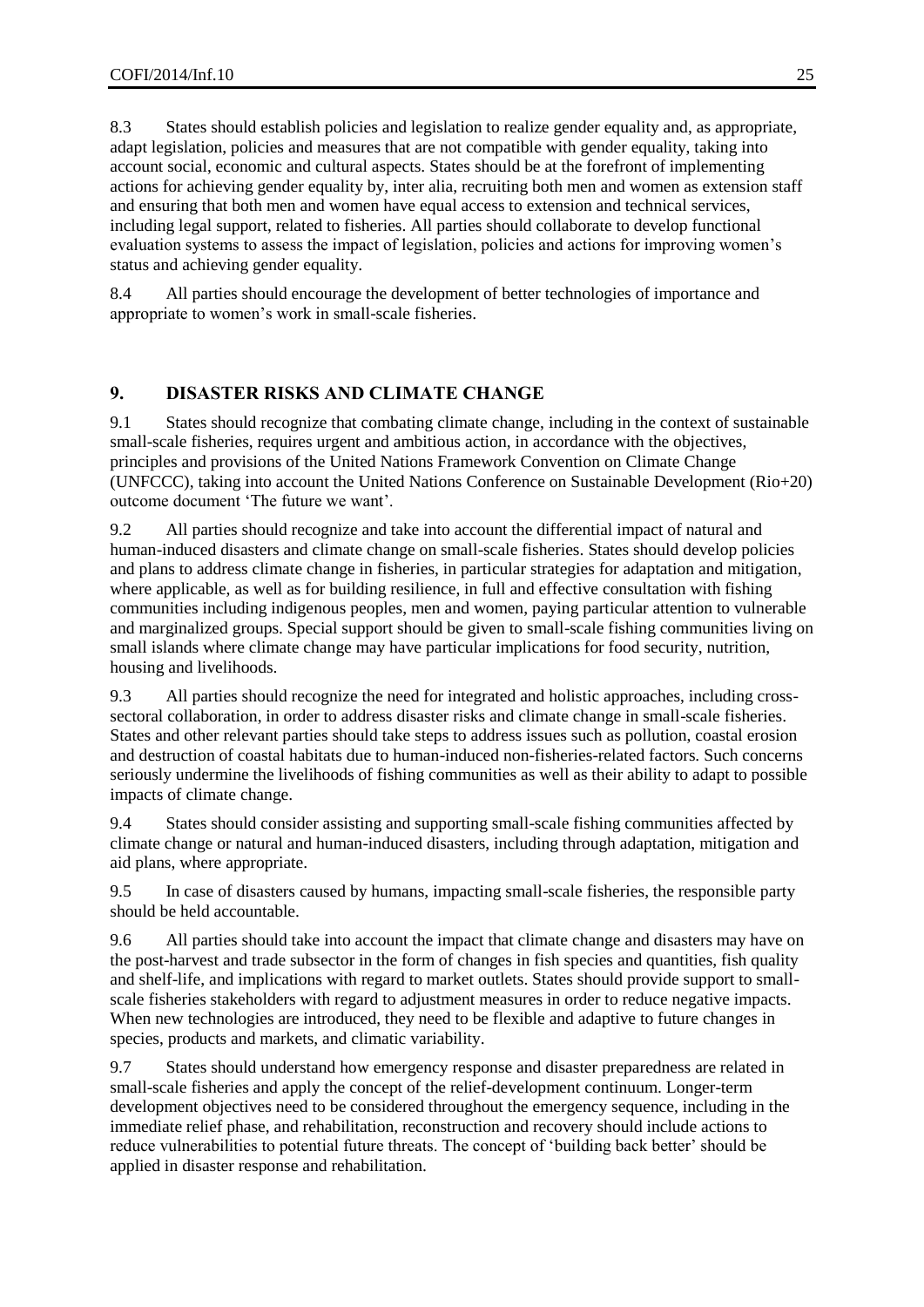9.8 All parties should promote the role of small-scale fisheries in efforts related to climate change and should encourage and support energy efficiency in the subsector, including the whole value chain – fishing, post-harvest, marketing and distribution.

<span id="page-25-0"></span>9.9 States should consider making available to small-scale fishing communities transparent access to adaptation funds, facilities and/or culturally appropriate technologies for climate change adaptation, as appropriate.

# **PART 3: ENSURING AN ENABLING ENVIRONMENT AND SUPPORTING IMPLEMENTATION**

# <span id="page-25-1"></span>**10. POLICY COHERENCE, INSTITUTIONAL COORDINATION AND COLLABORATION**

10.1 States should recognize the need for and work towards policy coherence with regard to, inter alia: national legislation; international human rights law; other international instruments, including those related to indigenous peoples; economic development policies; energy, education, health and rural policies; environmental protection; food security and nutrition policies; labour and employment policies; trade policies; disaster risk management (DRM) and climate change adaptation (CCA) policies; fisheries access arrangements; and other fisheries sector policies, plans, actions and investments in order to promote holistic development in small-scale fishing communities. Special attention should be paid to ensuring gender equity and equality.

10.2 States should, as appropriate, develop and use spatial planning approaches, including inland and marine spatial planning, that take due account of the small-scale fisheries interests and role in integrated coastal zone management. Through consultation, participation and publicizing, gendersensitive policies and laws on regulated spatial planning should be developed as appropriate. Where appropriate, formal planning systems should consider methods of planning and territorial development used by small-scale fishing and other communities with customary tenure systems, and decisionmaking processes within those communities.

10.3 States should adopt specific policy measures to ensure the harmonization of policies affecting the health of marine and inland waterbodies and ecosystems and to ensure that fisheries, agriculture and other natural-resource policies collectively enhance the interrelated livelihoods derived from these sectors.

10.4 States should ensure that fisheries policy provides a long-term vision for sustainable smallscale fisheries and the eradication of hunger and poverty, using an ecosystem approach. The overall policy framework for fisheries should be coherent with the long-term vision and policy framework for small-scale fisheries and human rights, paying particular attention to vulnerable and marginalized people.

10.5 States should establish and promote the institutional structures and linkages – including local– national–regional–global linkages and networks – necessary for achieving policy coherence, crosssectoral collaboration and the implementation of holistic and inclusive ecosystem approaches in the fisheries sector. At the same time, there is a need for clear responsibilities and there should be welldefined points of contact in government authorities and agencies for small-scale fishing communities.

10.6 Small-scale fisheries stakeholders should promote collaboration among their professional associations, including fisheries cooperatives and CSOs. They should establish networks and platforms for the exchange of experiences and information and to facilitate their involvement in policy- and decision-making processes relevant to small-scale fisheries communities.

10.7 States should recognize, and promote as appropriate, that local governance structures may contribute to an effective management of small-scale fisheries, taking into account the ecosystem approach and in accordance with national law.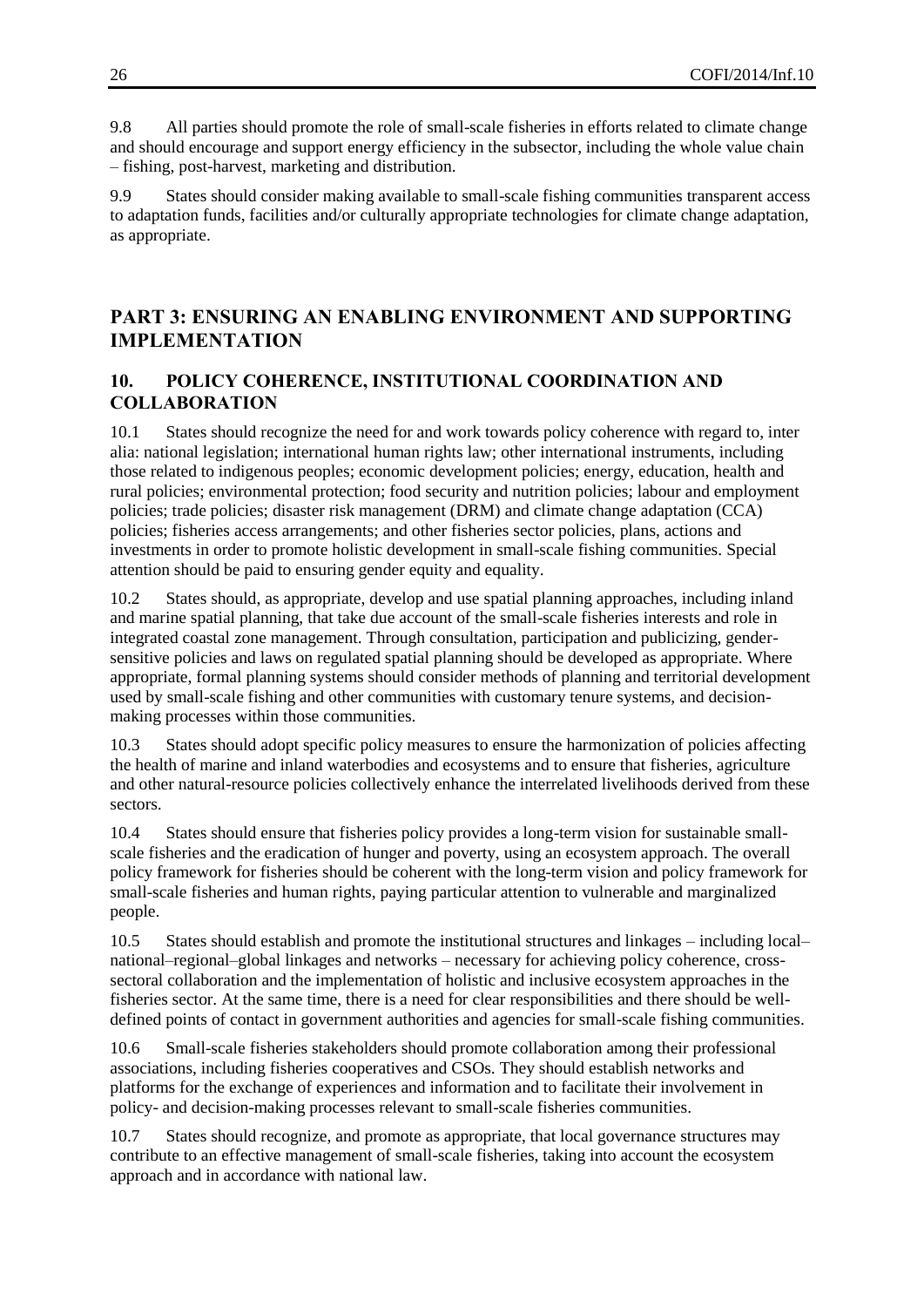10.8 States should promote enhanced international, regional and subregional cooperation in securing sustainable small-scale fisheries. States, as well as international, regional and subregional organizations, as appropriate, should support capacity development to enhance the understanding of small-scale fisheries and assist the subsector in matters that require subregional, regional or international collaboration, including appropriate and mutually agreed technology transfer.

# <span id="page-26-0"></span>**11. INFORMATION, RESEARCH AND COMMUNICATION**

11.1 States should establish systems of collecting fisheries data, including bioecological, social, cultural and economic data relevant for decision-making on sustainable management of small-scale fisheries with a view to ensuring sustainability of ecosystems, including fish stocks, in a transparent manner. Efforts should be made to also produce gender-disaggregated data in official statistics, as well as data allowing for an improved understanding and visibility of the importance of small-scale fisheries and its different components, including socio-economic aspects.

11.2 All stakeholders and small-scale fisheries communities should recognize the importance of communication and information, which are necessary for effective decision-making.

11.3 States should endeavour to prevent corruption, particularly through increasing transparency, holding decision-makers accountable, and ensuring that impartial decisions are delivered promptly and through appropriate participation and communication with small-scale fishing communities.

11.4 All parties should recognize small-scale fishing communities as holders, providers and receivers of knowledge. It is particularly important to understand the need for access to appropriate information by small-scale fishing communities and their organizations in order to help them cope with existing problems and empower them to improve their livelihoods. These information requirements depend on current issues facing communities and concern the biological, legal, economic, social and cultural aspects of fisheries and livelihoods.

11.5 States should ensure that the information necessary for responsible small-scale fisheries and sustainable development is available, including on illegal, unreported and unregulated (IUU) fishing. It should relate to, inter alia, disaster risks, climate change, livelihoods and food security with particular attention to the situation of vulnerable and marginalized groups. Information systems with low data requirements should be developed for data-poor situations.

11.6 All parties should ensure that the knowledge, culture, traditions and practices of small-scale fishing communities, including indigenous peoples, are recognized and, as appropriate, supported, and that they inform responsible local governance and sustainable development processes. The specific knowledge of women fishers and fish workers must be recognized and supported. States should investigate and document traditional fisheries knowledge and technologies in order to assess their application to sustainable fisheries conservation, management and development.

11.7 States and other relevant parties should provide support to small-scale fishing communities, in particular to indigenous peoples, women and those that rely on fishing for subsistence, including, as appropriate, the technical and financial assistance to organize, maintain, exchange and improve traditional knowledge of aquatic living resources and fishing techniques, and upgrade knowledge on aquatic ecosystems.

11.8 All parties should promote the availability, flow and exchange of information, including on aquatic transboundary resources, through the establishment or use of appropriate existing platforms and networks at community, national, subregional and regional level, including both horizontal and vertical two-way information flows. Taking into account the social and cultural dimensions, appropriate approaches, tools and media should be used for communication with and capacity development for small-scale fishing communities.

11.9 States and other parties should, to the extent possible, ensure that funds are available for small-scale fisheries research, and collaborative and participatory data collection, analyses and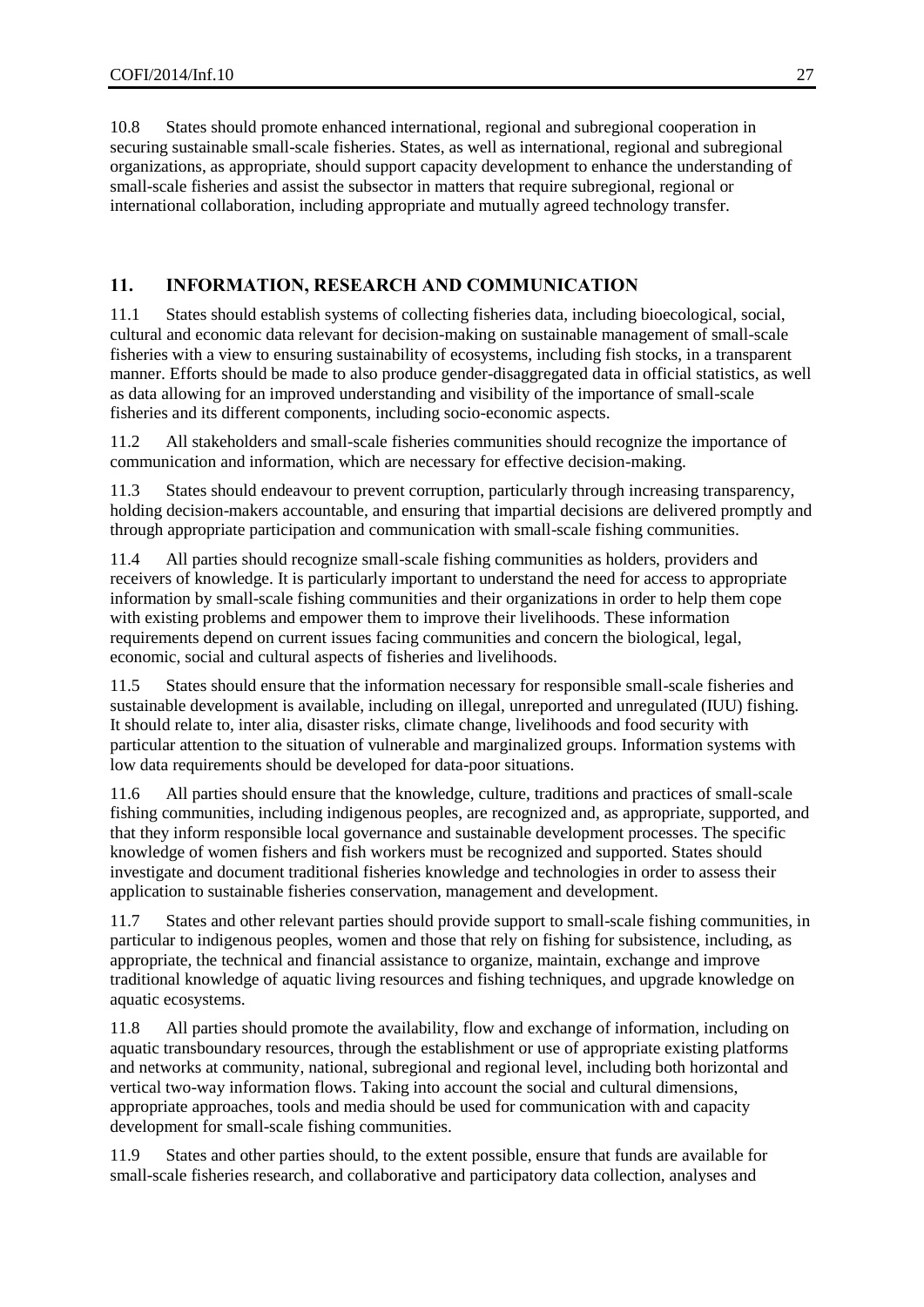research should be encouraged. States and other parties should endeavour to integrate this research knowledge into their decision-making processes. Research organizations and institutions should support capacity development to allow small-scale fishing communities to participate in research and in the utilization of research findings. Research priorities should be agreed upon through a consultative process focusing on the role of small-scale fisheries in sustainable resource utilization, food security and nutrition, poverty eradication, and equitable development, including also DRM and CCA considerations.

11.10 States and other relevant parties should promote research into the conditions of work, including migrant fishers and fish workers, health, education, decision-making, etc. in the context of gender relations, in order to inform strategies for ensuring equitable benefits for men and women in fisheries. Efforts to mainstream gender should include the use of gender analysis in the design phase of policies, programmes and projects for small-scale fisheries in order to design gender-sensitive interventions. Gender-sensitive indicators should be used to monitor and address gender inequalities and to capture how interventions have contributed towards social change.

11.11 Recognizing the role of small-scale fisheries in seafood production, States and other parties should promote the consumption of fish and fishery products within consumer education programmes in order to increase awareness of the nutritional benefits of eating fish and impart knowledge on how to assess fish and fishery product quality.

# <span id="page-27-0"></span>**12. CAPACITY DEVELOPMENT**

12.1 States and other parties should enhance the capacity of small-scale fishing communities in order to enable them to participate in decision-making processes. To this effect, it should be ensured that the range and diversity of the small-scale fisheries subsector along the entire value chain is appropriately represented through the creation of legitimate, democratic and representative structures. Specific attention should be paid to the need to work towards the equitable participation of women in such structures. Where appropriate and necessary, separate spaces and mechanisms should be provided to enable women to organize autonomously at various levels on issues of particular relevance to them.

12.2 States and other stakeholders should provide capacity building, for example through development programmes, to allow small-scale fisheries to benefit from market opportunities.

12.3 All parties should recognize that capacity development should build on existing knowledge and skills and be a two-way process of knowledge transfer, providing for flexible and suitable learning pathways to meet the needs of individuals, including both men and women and vulnerable and marginalized groups. Moreover, capacity development should include building the resilience and adaptive capacity of small-scale fishing communities in relation to DRM and CCA.

12.4 Government authorities and agencies at all levels should work to develop knowledge and skills to support sustainable small-scale fisheries development and successful co-management arrangements, as appropriate. Particular attention should be given to decentralized and local government structures directly involved in governance and development processes together with small-scale fishing communities, including the area of research.

### <span id="page-27-1"></span>**13. IMPLEMENTATION SUPPORT AND MONITORING**

13.1 All parties are encouraged to implement these Guidelines in accordance with national priorities and circumstances.

13.2 States and all other parties should promote aid effectiveness and responsible use of financial resources. Development partners, specialized Agencies of the United Nations, and regional organizations are encouraged to support voluntary efforts by States to implement these Guidelines, including through South–South cooperation. Such support could include technical cooperation,